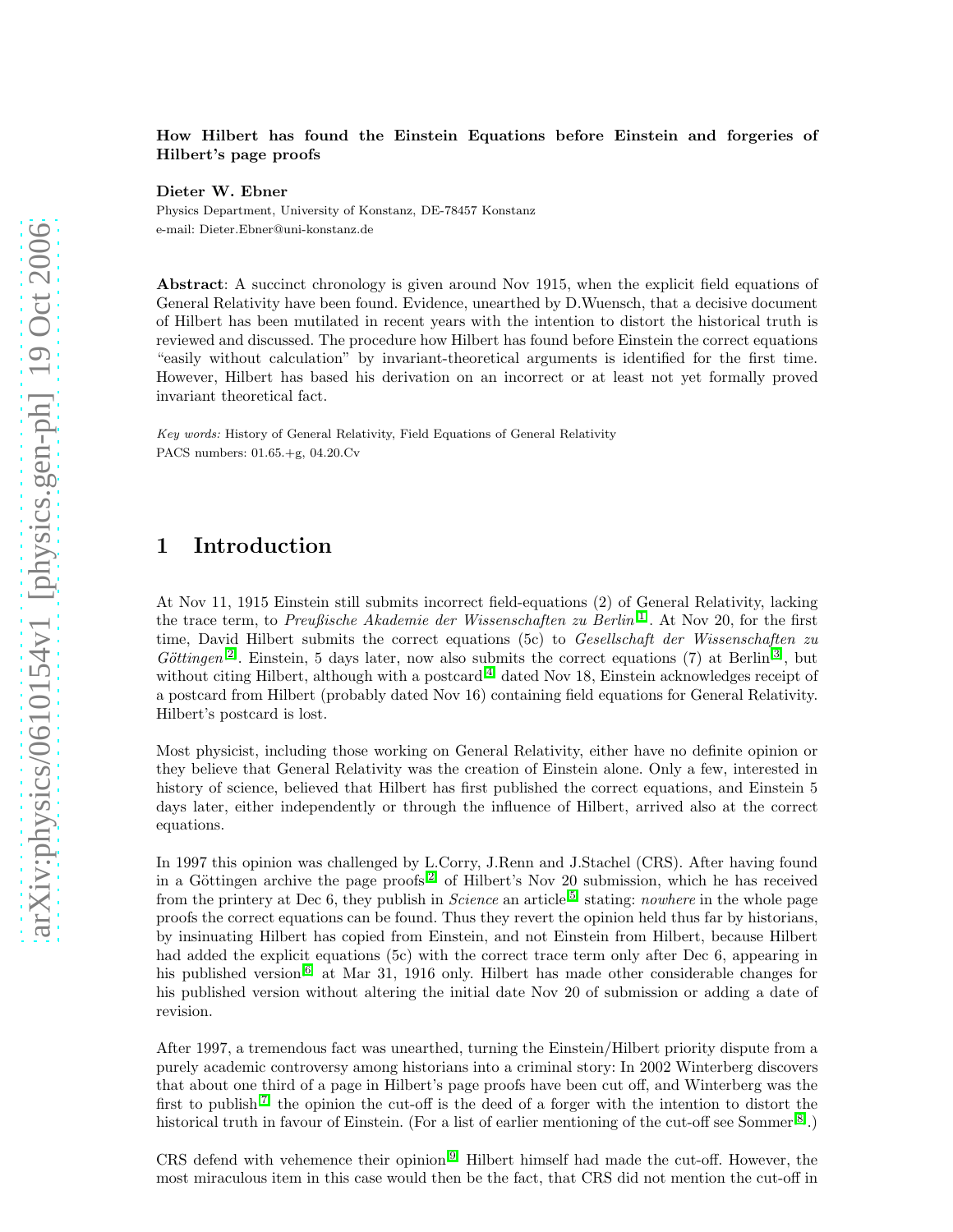their Science article, though their main statement was that *nowhere* in the whole page proofs the explicit equations can be found.

The refereeing process in *Science* is very strict. Therefore we conclude that their referees have been in possession of a copy of the intact page proofs. Otherwise the referees had observed the cut-off and they had not passed the article in the present form. Similarly we conclude that indeed the intact page proofs did not contain the explicit field equations.

For historians it was a great triumph<sup>[\[10\]](#page-25-7)</sup> to have reverted the opinion about such a milestone in the development of physics as is the discovery of the correct explicit field equations of General Relativity. However, their triumph was shattered by the early argument Hilbert was the first to have identified the Ricci scalar  $R$  as the correct Lagrangian density and the elaboration by well known variational procedures were only a trivial exercise, thus Hilbert still deserved the priority. Thus a forger went out and made the cut-off in Hilbert's page proofs. In the remaining page proofs it can no longer be seen that Hilbert's  $K$  is indeed the 'invariant stemming from Riemann's tensor', i.e. the Ricci-scalar R, and Hilbert could have added that statement only for his published version after he has seen the correct field equations in Einstein's publications.

Hilbert's postcard (dated Nov  $16 \pm 1$  day) in which he has communicated the correct explicit field equations to Einstein is lost, which is curious since more trivial postcards before and later are preserved. Only from Einstein's reactions we can safely infer that Hilbert's Nov 16 postcard indeed contained the correct field equations.

Hilbert's case was also weak because Hilbert did not give detailed explanations how he has found the equations, but says they follow 'easily without calculation' only mentioning invariant theoretical arguments. A straightforward elaboration of the variational procedure, without using any tricks discovered only later, though certainly possible, would require several days of calculation. I doubt if anyone has really done this 'great calculation', as I call it in the following, and it seems at least nobody has published it.

In the published version of his page proofs, Hilbert only gives the following explanations:

The first term on the left hand side of [our Eq.(5c)] follows easily without calculation from the fact that  $K_{\mu\nu}$ , except  $g_{\mu\nu}$ , is the only second rank tensor, and K is the only invariant which can be formed from  $g^{\mu\nu}$  and its first and second derivatives  $g_k^{\mu\nu}, g_{kl}^{\mu\nu}$ . (1)

(Note that Hilbert writes K for the Ricci scalar R,  $K_{\mu\nu}$  for the Ricci tensor  $R_{\mu\nu}$ , and he adds additional lower indices for partial derivatives with respect to the coordinates.)

I have pondered about Hilbert's 'easy' method, since I was dissatisfied by explanations given by others[\[11\]](#page-25-8), who have proposed simple but tricky procedures, and probably are methods discovered only later. Coincidentally I have ordered further copies of Hilbert's private notes from the Göttingen archive[\[12\]](#page-25-9), and I was puzzled about Hilbert mentioning, among general formulae he has obtained for Riemannian geometry, a 'special case' which seemed completely absurd for me until I realized that this 'special case' is sufficient to derive the Einstein Equations. For a skilled theorist, as Hilbert was, that calculation required perhaps 5-10 minutes, thus he described it as 'easily without calculation' meaning avoiding the straightforward but lengthy 'great calculation', which would require several days. Hilbert's mentioning that 'special case' in his private notices is a hint he actually proceeded along these lines. A lot of other special cases would do also. Therefore Hilbert did not specify one in his published version. In the following subsection 6.3 we give an even more elegant derivation, deserving the qualification 'easily without calculation'. It is based on a tacit assumption, which Hilbert was allowed using his famous power of mathematical intuition.

Unfortunately for Hilbert, the fact mentioned in (1), as it is stated, is incorrect, even if one assumes that with 'tensor' Hilbert means 'symmetric tensor', which perhaps was his terminology. Obviously Hilbert did not know the results of Haskins<sup>[\[13\]](#page-25-10)</sup> and Zorawski<sup>[\[14\]](#page-25-11)</sup>, though in 1908 the "Leipziger" *Berichte*" were available at Göttingen. According to their results, see the following section  $(7.1)$ ,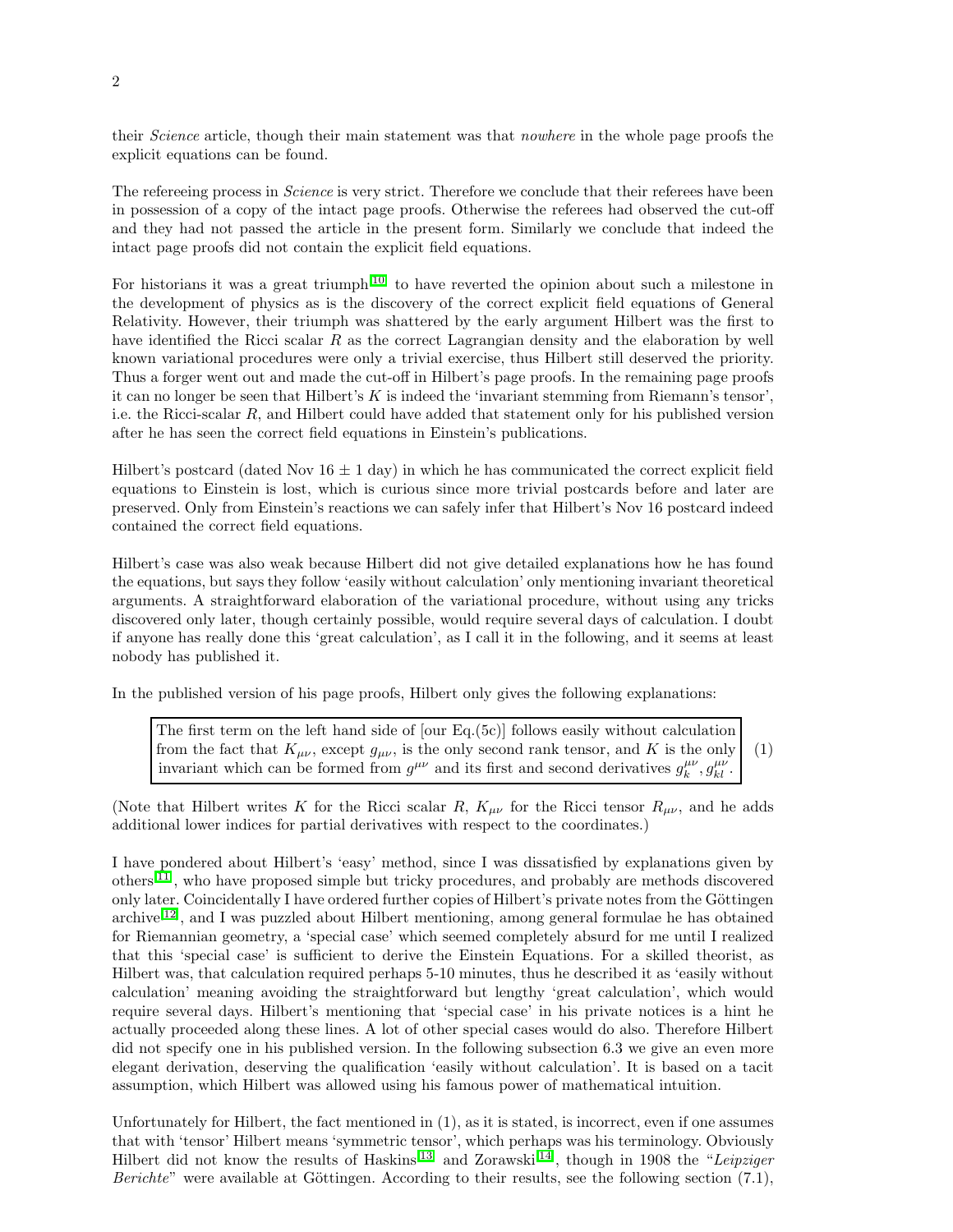for  $n = 4$ , including the Ricci scalar and Ricci tensor, there are 14 independent invariants and three tensors. Fortunately for Hilbert, the fact mentioned in (1) is correct if invariant and tensor are required to be linear in the second derivatives  $g_{kl}^{\mu\nu}$ . That modified statement (1) suffices for Hilbert's derivation.

However, that modified fact (1) was not known in 1915, and so Hilbert must have been aware his derivation of the explicit field equations is based on a shaky invariant theoretical fact, at least lacking a formal proof. This may explain why Hilbert did not include them in his page proofs. Also because for him, as a mathematician, explicit field equations did not seem to be of utmost importance. Only after he has seen them in Einstein's Nov 25 publication (without acknowledgment of his private Nov 16 postcard communication) he has added them in a hurry, together with the insufficient explanation (1).

In his republication<sup>[\[15\]](#page-25-12)</sup> 1924, i.e. almost ten years later, Hilbert writes in the introduction: "The following is essentially a reprint of my older communications ... with only slight editorial changes and rearrangements, which should improve its comprehension." Despite that statement, he abandons his previous derivation based on (1) completely and switches to the standard derivation, which in the meantime was found by others, using Riemannian normal coordinates. In the meantime Vermeil<sup>[\[16\]](#page-25-13)</sup>, Weyl<sup>[\[17\]](#page-26-0)</sup> and Cartan<sup>[\[18\]](#page-26-1)</sup> have given independent formal proofs of Hilbert's modified fact. I do not see any reason for a republication, except Hilbert has realized his 1915 sketch of a derivation of the field equations based on (1) was incomplete. His introductory words should hide his own derivation was a guess only and not a formal proof.

# 2 A Chronology<sup>[\[19\]](#page-26-2)</sup>

Since 1907 Einstein was working toward a unification of special relativity with gravitation. He had the ingenious idea that gravitation has something to do with curvature of space-time, thus unifying geometry and gravitation, or geometrizing the gravitational force. The metrical tensor  $q_{ab}$ (depending upon chosen generalized coordinates  $x^k$ ) is the formulation of the metric and of the gravitational field, replacing Cartesian coordinates and Newton's gravitational potential. Masses (equivalent to energy according to  $E = mc^2$ ) are the source of curvature.

1913 M. Grossmann<sup>[\[20\]](#page-26-3)</sup>, for the first time, proposed the Ricci-tensor  $R_{ab}$  as a covariant candidate expressing curvature in a gravitation theory as intended by Einstein. Unfortunately, Grossmann erroneously concluded that equations with the Ricci tensor cannot reproduce Newton's theory of gravitation in the limit of weak gravitational fields. According to the published version[\[20\]](#page-26-3), the error is due to Grossmann. However, in his Nov 4 paper (see below), Einstein takes the full responsibility for the error.

1914 and the first half of 1915: Tragically, based on this misjudgement by Grossmann, Einstein publishes several papers stating the gravitational field equations in the form of the following Eq. (2), but with the left-hand side not the Ricci-tensor, but several curious mathematical expressions, which are not generally covariant but only covariant under linear transformations.

(On the right hand side of (2),  $\kappa$  is the constant of gravitation in certain units, and  $T_{ab}$  is the energy-momentum tensor of matter or radiation, producing the curvature.  $T_{00}$  is the mass density. The other components are pressure, stress, and mass flux density, which also produce curvature.)

General covariance of a field equation such as (2) is mandatory for General Relativity, which is a theory of the metrical field. General covariance means that arbitrary coordinates might be chosen and the field equations such as  $(2)$  have the same form (covariance  $=$  form invariance), or in other words (2) should be valid in any coordinate system. Special coordinates can be defined using the metric. Thus special coordinates bear the danger that they restrict the generality of the gravitational field.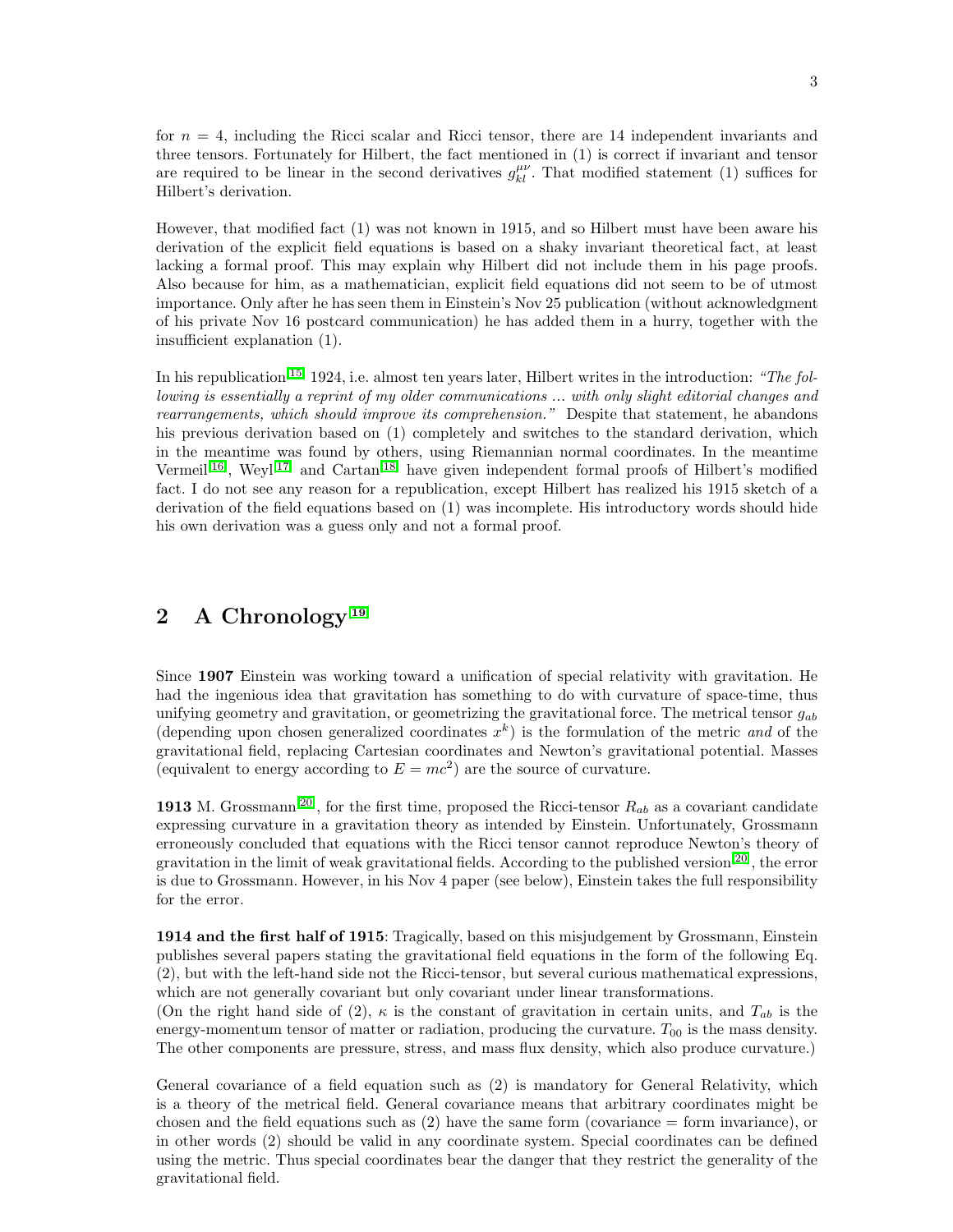June 28 - July 5, 1915 By Hilbert's invitation, Einstein gives six two-hour lectures about General Relativity in Göttingen.

Nov. 4, 1915 For the first time, Einstein<sup>[\[1\]](#page-24-0)</sup> postulates the field equations in the form (2) with the left-hand side the Ricci-tensor. But unnecessarily, he uses a special expression for the Ricci tensor, which is valid only in special coordinates satisfying  $(4)$ , where q is the determinant of the metrical tensor, so manifest general covariance is not yet reached.

The most important progress in that paper was that Einstein proved that (2) has Newton's gravity as a limit, thus correcting Grossmann's error, which had cost Einstein almost 3 years of futile work. Einstein writes<sup>[\[1\]](#page-24-0)</sup>: "Thus I regained general covariance, a requirement which I had abandoned with a heavy heart three years ago, while working with my friend Grossmann."

At the same time, Einstein freed himself from another quarrel he has had against his theory, namely his earlier observation that all equations of the form  $(2)$ , with the left hand side having some (nontrivial, i.e. local) covariance, violate causality: Knowledge of the metrical tensor field in the past cannot predict it uniquely in the future with the help of (2). Einstein is now recognizing that this is because of covariance: Coordinates have no objective physical meaning and our free choice in the future (permitted by general covariance) cannot be predicted by a physical law. Nevertheless, coordinates are necessary to formulate the metrical-gravitational field, namely with the help of a metrical tensor  $g_{ab}$ . Therefore (2) must and can be supplemented by 4 additional conditions, nowadays called gauge-conditions, specifying the choice of coordinates in the future, thus restoring causality of the field equations of General Relativity.

Nov 7, 1915 Einstein sends Hilbert the page proofs of the above Nov 4 paper.

Nov 11, 1915 For the first time, Einstein<sup>[\[1\]](#page-24-0)</sup> proposes (manifestly) fully covariant field equations for the gravitational field:

$$
R_{ab} = -\kappa T_{ab} \tag{2}
$$

where  $R_{ab}$  is now the Ricci tensor formulated in arbitrary coordinates. (The minus sign on the right-hand side of (2) is conventional, depending on a conventional minus sign in the definition of the Ricci-tensor.) A milestone in the development of General Relativity was hereby achieved: (2) has Newton's theory of gravitation as a limit, though with  $\kappa$  half the value as given by (8), and (2) are (manifestly) generally covariant field equations, and most spectacularly (see Einstein's Nov 18 paper) (2) explains Mercury's perihelion precession, and (2) explains the deflection of light as  $\alpha$  (allegedly) observed at the 1919 eclipse of the sun by Eddington and Fröhlich.

Nevertheless Einstein was deeply dissatisfied with (2). As is now also the accepted view, Einstein was convinced that to every physical equation in special relativity (i.e. in the absence of a gravitational field, e.g. conservation of energy and momentum, Maxwell's equations, etc) there corresponds an analogous equation in General Relativity (i.e. in the presence of a gravitational field) whereby the partial derivatives with respect to the coordinates are replaced by covariant derivatives. Nowadays this is called the *principle of minimal coupling*, and is the accepted method for postulating Maxwell's equations in General Relativity. Conservation of energy and momentum in flat Minkowski space of special relativity thus leads to the equation

$$
T_{a;b}^b = 0 \tag{3}
$$

where ; denotes covariant derivative. Einstein observed that (2) does not satisfy (3) except in the case the trace  $T = T_a^a$  vanishes. As we know today, the discrepancy between (2) and (3) is serious because applied to a point particle (e.g. the earth), (3) is equivalent to geodesic motion. Thus the empirical success of (2) is spoilt, because being based on the assumption of geodesic motion in the Schwarzschild metric.

Nov 12, 1915 Einstein writes to Hilbert: "Meanwhile, the problem has been brought one step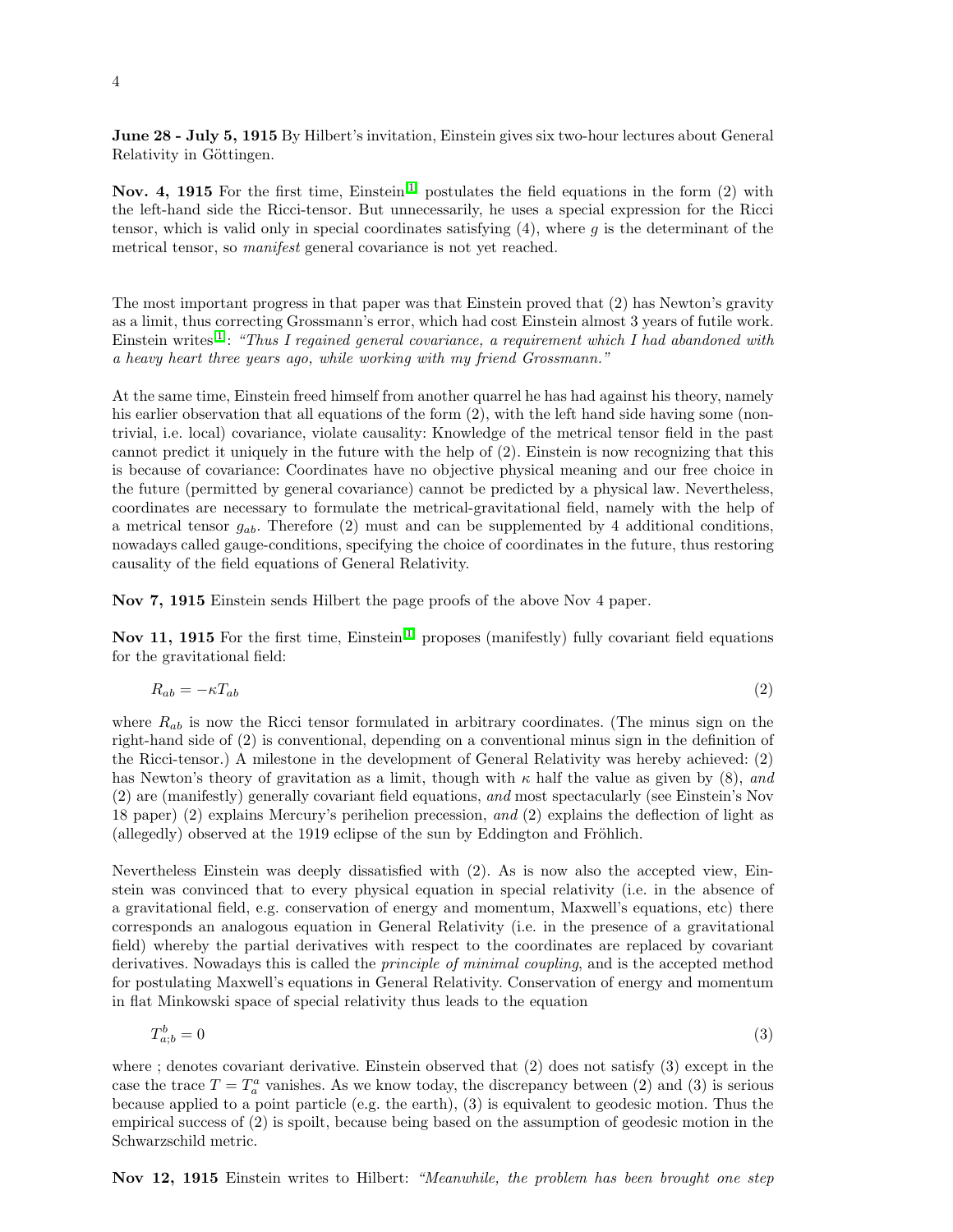forward. Namely, the postulate

$$
\sqrt{-g} = 1\tag{4}
$$

enforces general covariance." In modern terms, this means that the gauge-condition (4) (nowadays called Einstein gauge) is a *permitted* gauge, i.e. it does not restrict the generality of the gravitational field. More specifically: Using completely arbitrary coordinates in the most general gravitational field, it is always possible to introduce new coordinates fulfilling the gauge condition (4). In other words, Einstein's Nov 4 paper was already generally covariant, if not manifestly so in the physical sense that in every gravitational field one can choose coordinates fulfilling (4) and in these coordinates gravitation is governed by  $(2)$  in his Nov 4 version. The only physical reason for the requirement of general covariance is: not to restrict the generality of the gravitational field. Manifest general covariance is a matter of predilection. It has the advantage of making the non-restriction obvious i.e. manifest. With sufficient technical skill it is always possible to find the manifestly generally covariant formulation, the physical contents of the theory being unchanged.

Nov 13, 1915 With a postcard, Hilbert invites Einstein to attend his lecture at Göttingen scheduled for Nov 16, where he promises to give the solution of Einstein's 'great problem'. With 'great problem' Hilbert probably meant the state of affair when Einstein was lecturing in Göttingen in June/July. Obviously, he had not yet absorbed Einstein's Nov 4 page proofs, and had not realized, Einstein himself had already solved most of his 'great problem'. (Only the discrepancy with the requirement (3) remained.) Hilbert has brought this postcard to the post office in the night only, since it bears a postmark of Nov 14, 6-7 a.m.

Nov 13, 1915 After having posted the above postcard, Hilbert writes a second postcard, which again has received a postmark of Nov 14, 6-7 a.m. Obviously Hilbert has now studied Einstein's Nov 4 submission. Hilbert writes on this second postcard:

"As far as I understand your recent work, the solution given by you is completely different from mine, in particular since with me [the energy expression] necessarily contains the electric potential. Continued on page I with the invitation to come to here at Tuesday 6 p.m." With the Roman numeral 'I', Hilbert refers to his first postcard.

Nov 15, 1915 With a postcard, Einstein declines Hilbert's invitation for the Nov 16 talk because of fatigue and stomach-ache, and expresses his hope later to read the printed version of the talk.

Nov 16, 1915 Hilbert gives his talk at the Mathematical Academy of Göttingen.

Nov 16, 1915 Hilbert writes Einstein a postcard, which is now lost. So we do not know the exact date, which could vary by one day, nor exactly what was written on it. According to Wuensch<sup>[\[21\]](#page-26-4)</sup> the postcard contained the following three formulae

$$
H = K + L \tag{5a}
$$

$$
\delta \int (K+L)\sqrt{g} \, dw = 0 \tag{5b}
$$

$$
\sqrt{g}\left(K_{\mu\nu} - \frac{1}{2}Kg_{\mu\nu}\right) + \frac{\partial L\sqrt{g}}{\partial g^{\mu\nu}} = 0\tag{5c}
$$

(5c) are the correct field equations of General Relativity, including the trace term  $-\frac{1}{2}Kg_{\mu\nu}$ . The minus sign under the square root is absent giving the imaginary unit  $i$  which drops out of the equation.  $K_{\mu\nu}$  is the Ricci tensor, in the tradition of Gauss for German Krümmung = curvature. So K is the Ricci scalar. (5b) is Hamilton's principle of least action. H is the Lagrangian, which by  $(5a)$  is the sum of the Lagrangian K of the gravitational field and the Lagrangian L of everything else (matter, radiation). Since in  $(5)$  Hilbert did not restrict L he still considers general matter (or radiation). Einstein's later reproach concerning Hilbert's treatment of matter in a letter to Ehrenfest<sup>[\[22\]](#page-26-5)</sup> as 'unnecessarily special' and in a letter to Weyl<sup>[\[23\]](#page-26-6)</sup> as 'childish' is thus completely unjustified. However, it is true, that later in his page proofs, Hilbert specialized  $L$  to the Lagrangian of Mie's electrodynamics, in which today nobody believes. Hilbert denotes the coordinates by  $w_a$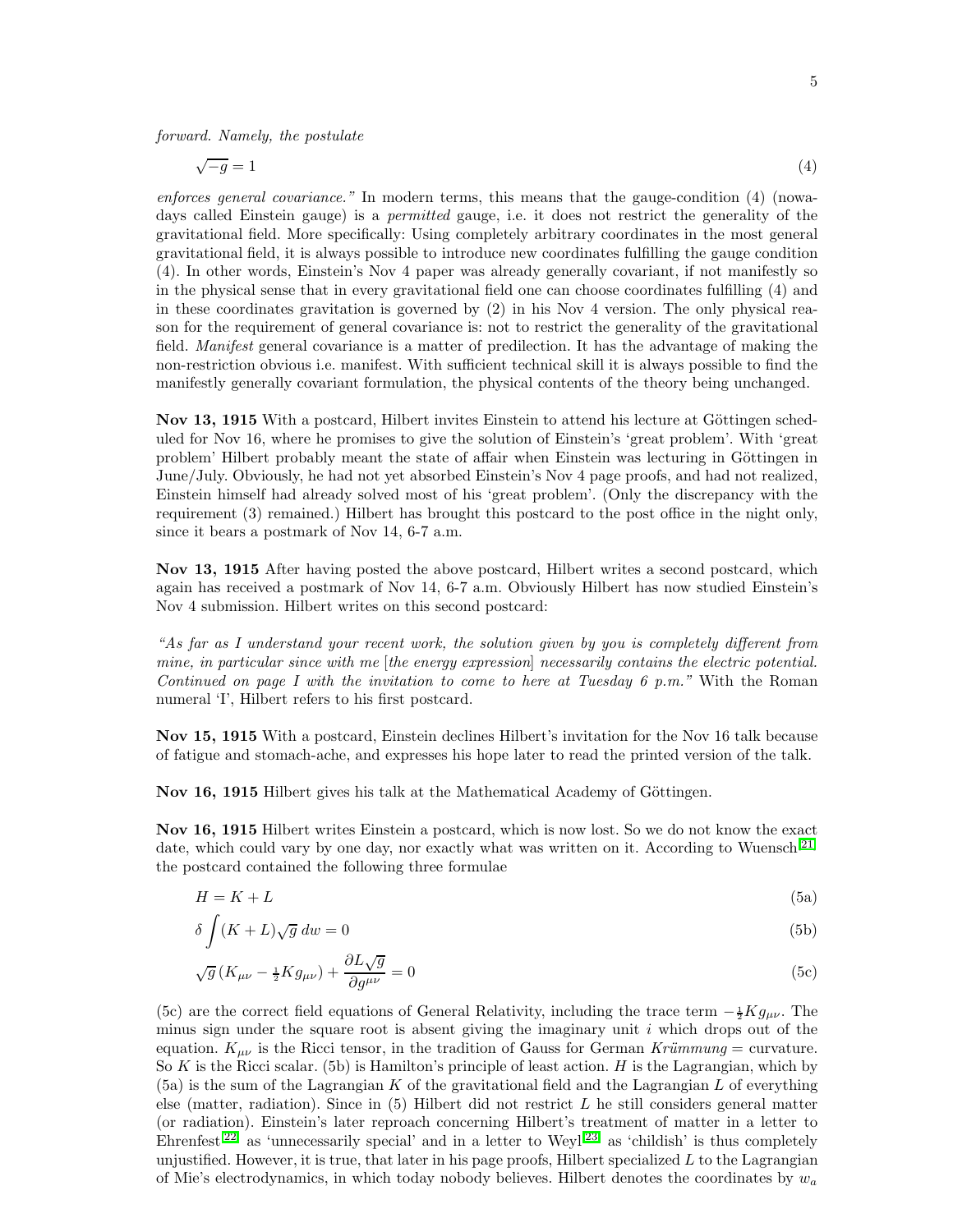$(w = \text{world coordinates instead of } x^a \text{ as is usual today}),$  so dw is the product of the four coordinate differentials in the fourfold integral in (5b), and  $\sqrt{g} dw$  is the invariant volume element of spacetime. As is well known in General Relativity, given a Lagrangian  $L$  of matter (or radiation), its energy-momentum tensor is

$$
T_{\mu\nu} = \frac{1}{\sqrt{g}} \frac{\partial L \sqrt{g}}{\partial g^{\mu\nu}}.
$$
\n<sup>(6)</sup>

The coupling constant  $\kappa$  does not occur in (5) as it can be put to unity while choosing suitable units.

It is curious that this Nov 16 postcard of Hilbert to Einstein is lost, while the more trivial Nov 13 and Nov 19 postcards are preserved.

Of course it is controversial what was on the postcard. A discussion will be found in the following section.

#### Nov 18, 1915 Einstein writes to Hilbert, acknowledging Hilbert's Nov 16 postcard:

"Dear Colleague! The system, given by you, coincides - as far I can see - exactly with what I have found in the last weeks and have sent to the Academy. The difficulty was not to find generally covariant equations for the  $g_{\mu\nu}$ ; for this is easy with the help of the Riemann tensor. But it was difficult to recognize, that these equations are a generalization, and indeed a simple and natural one, of Newton's law. This I achieved only in the last weeks (I have sent you my first communication). The only possible generally covariant equations, which now have turned out to be the correct ones, I have taken into consideration with my friend Grossmann. Only with a heavy heart we parted with them, because the physical discussion has seemed me to have given the incompatibility with Newton's law. - Main point, the difficulties are now overcome. Today I send the Academy a paper, in which I deduce quantitatively from General Relativity, without any additional ad hoc hypotheses, Mercury's perihelion motion, as discovered by Leverrier. Thus far no other theory of gravitation has achieved that. With best greetings your Einstein."

The sentence 'I have sent you my first communication' clearly shows that Einstein refers to his Nov 4 paper he has sent to Hilbert at Nov 7, where (2) with the Ricci tensor is used. Probably he has found that equation several weeks ago, but has submitted it only at Nov 4. Thus in his first reaction, Einstein only recognized in (5c) that Hilbert has used the Ricci tensor. Probably only in the next few days, he observed Hilbert's additional trace term  $-\frac{1}{2}Kg_{\mu\nu}$ , and Einstein began to experiment with additional trace terms also.

The passage 'But it was difficult to recognize, that these equations are a generalization, and indeed a simple and natural one, of Newton's law.' is a heavy and very justified reproach against Hilbert. By good luck Hilbert has taken the Ricci scalar K as the Lagrangian of the gravitational field and by working out the corresponding Euler-Lagrange-equations (5c) (which of course is a tremendous achievement) for the first time has found the correct field equations of General Relativity. But because he did not show that these equations have Newton's theory as a limit, he does not know if his equations (5c) have possibly something to do with gravity. Hilbert had not even a change to do so because he specializes to Mie's electrodynamics and thus was not in a position to check if a point mass or a fluid moves according to Newton's gravity, as Einstein has done. It seems Hilbert did not even feel an obligation to do so.

Nov 18, 1915 Einstein submits his paper explaining Mercury's perihelion motion.

The biographer  $\text{Pais}^{[24]}$  $\text{Pais}^{[24]}$  $\text{Pais}^{[24]}$  writes: 'This discovery was, I believe, by far the strongest emotional experience in Einstein's scientific life, perhaps in all his life. Nature had spoken to him.' Einstein writes to Ehrenfest: 'For a few days I was beside myself with joyous excitement', and to Fokker that his discovery has given him palpitations of the heart.

Nov 19, 1915 On a postcard, Hilbert congratulates Einstein enthusiastically and in very friendly words for his explanation of Mercury's perihelion motion.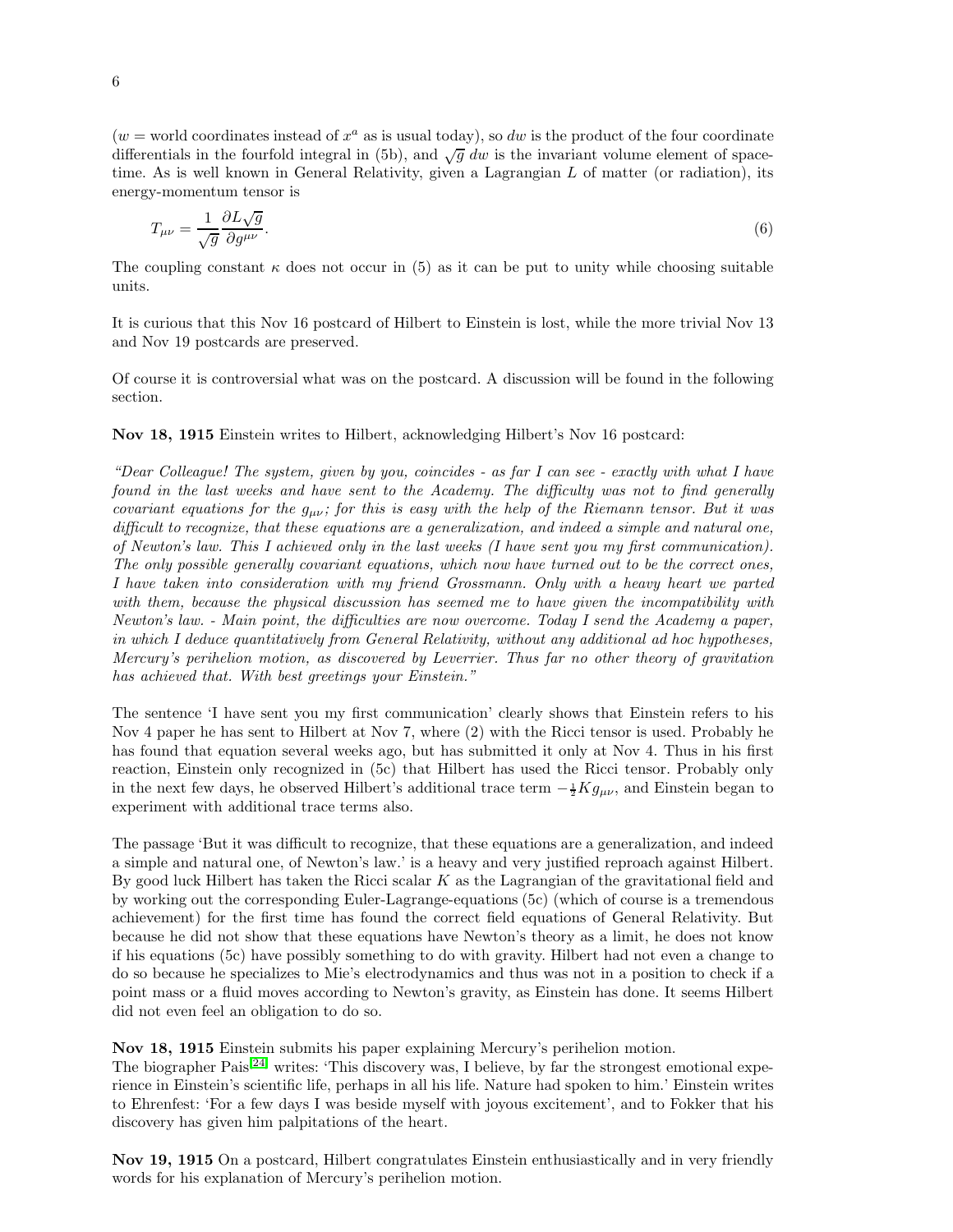Nov 20, 1915 Hilbert submits his manuscript which was then printed on his page proofs<sup>[\[2\]](#page-24-1)</sup>.

Nov 25, 1915 Einstein<sup>[\[3\]](#page-25-0)</sup> also arrives at the correct equations of General Relativity including the trace term:

$$
R_{ab} = -\kappa \left( T_{ab} - \frac{1}{2} g_{ab} T \right) \tag{7}
$$

at Berlin, but without citing Hilbert. To be in agreement with Newton's theory in the limit of weak fields one must have:

 $\kappa = 8\pi \gamma c^{-4}$ (8)

where  $\gamma$  is Newton's constant of gravitation, and c is the velocity of light. (7) is equivalent to (5c). Einstein does not give an explanation how he has now found the additional trace term. He has only checked that the conclusion  $T = 0$  is no longer possible.

Nov 26, 1915 Einstein writes a letter to his friend Zangger accusing Hilbert, without naming him explicitly, in drastic words: "The theory has unique beauty. Only one colleague has understood it really, but he tries in a tricky way to 'nostrify' it (an expression due to Abraham). In my personal experience I have not learnt any better the wretchedness of the human species as on occasion of this theory and related to it. However, that does not concern me in the slightest." and in Nov 30, 1915 he writes Besso "Colleagues behave nastily."

It is difficult to understand such harsh words of Einstein. He must must have been extremely angry having worked for eight years to the solution of his 'great problem' and Hilbert in only a few weeks elegantly has found the solution before him. Einstein's fury shows the Hilbert's Nov 16 postcard was of considerable help to him.

On the other hand, Hilbert writes with great admiration about Einstein, e.g.  $^{[15]}$  $^{[15]}$  $^{[15]}$  "the publications" of Einstein, which are always rich in new approaches and ideas."

Dec 2, 1915 Einstein's Nov 25 paper appears. Certainly Hilbert got a copy and very probably he was angry because Einstein did not credit him for his Nov 16 postcard with the correct equations (5c), and Hilbert has sent Einstein a letter expressing his grievance. Such a letter, which should have existed because of Einstein's mentioning of a 'certain resentment' at Dec 20, 1915, is also lost.

Dec 6, 1915 Hilbert receives his page proofs from the printery. Most probably Einstein received a copy from Hilbert in the following day.

Dec 20, 1915 Einstein asks Hilbert for reconciliation: "There has been a certain resentment between us, the cause of which I do not want to analyze any further. I have fought against the feeling of bitterness associated with it, and with complete success. I again think of you with undiminished kindness and I ask you to attempt the same with me. It is objectively a pity if two real guys that have somewhat liberated themselves from this shabby world are not giving pleasure to each other." In view of their friendly correspondence before, that offer for reconciliation is astonishing. Obviously other letters or postcards have been lost. Most probably Hilbert was angry Einstein did not reference him in the Nov 25 submission. However, Hilbert could not have uttered such a reproach outright, because then Einstein had nothing to analyze. Sommer[\[8\]](#page-25-5) suspects Einstein's offer was not an act of pure love. At that time Hilbert was much more famous than Einstein. A published reproach by Hilbert would have been disastrous for Einstein.

**Mar 31, 1916** The printed version<sup>[\[6\]](#page-25-3)</sup> of Hilberts page proofs appear. He has made several revisions, retaining his date of submission, Nov 20, 1915, nor adding a date of revision.

March 7, 1918 Hilbert sends Klein his page proofs asking him to be careful to them sending them back because he had no other records.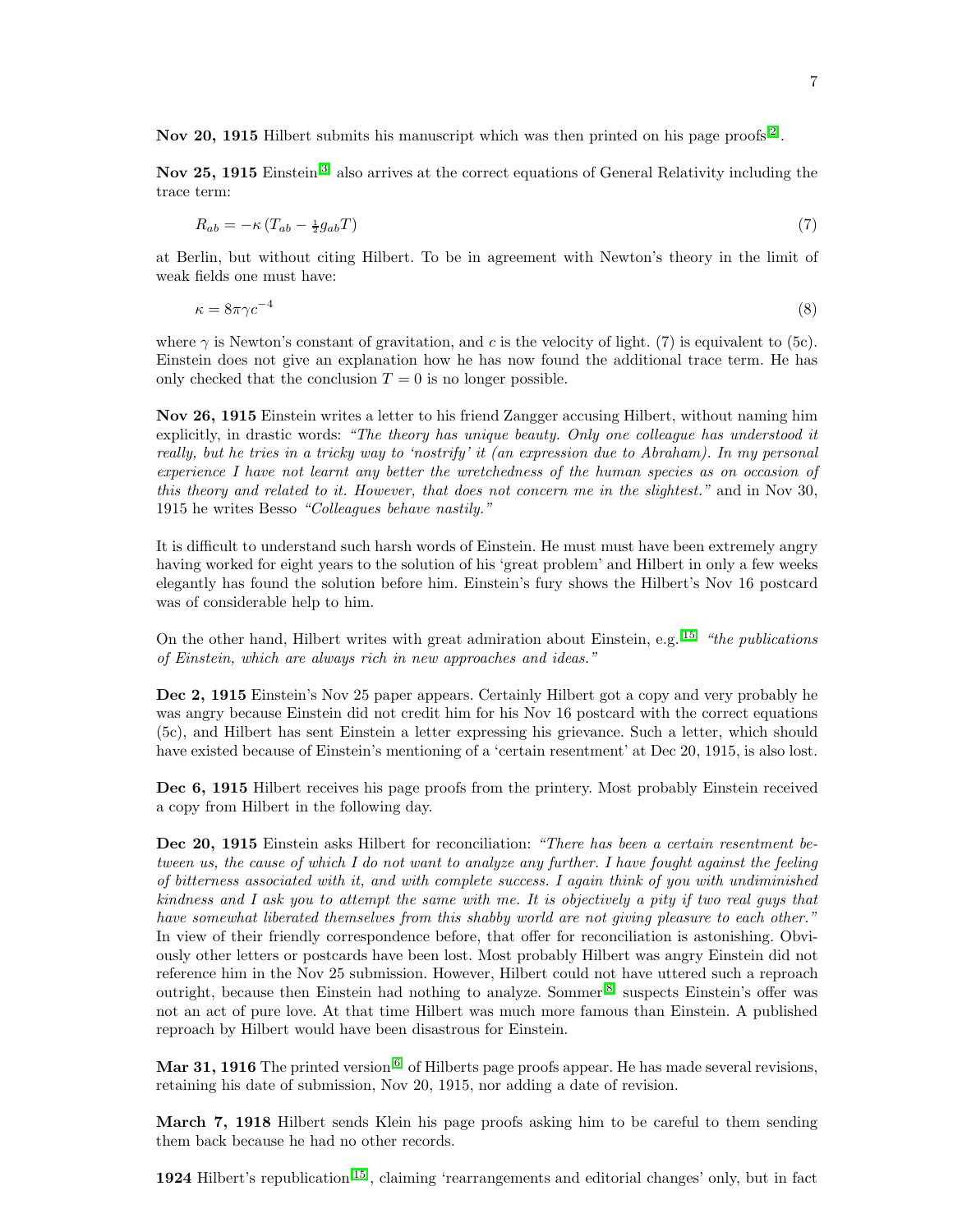abandoning his own derivation and switching to one already standard at that time, using Riemannian normal coordinates.

1943 Hilbert's death.

1943-1967 Hilbert's documents are deposited in a adjoining room of the office of the Mathematical Institute at Göttingen<sup>[\[21\]](#page-26-4)</sup>.

1966 About 130 letters written by Einstein, Planck, Born, Nernst, Debye, Sommerfeld, Weyl, Courant, Ehrenfest addressed to Hilbert have been sent to New York in order to copy them. They have been sent back but not deposited in the office again. Finally in the year 2000 they were found by Sommer[\[8\]](#page-25-5) on an attic of the widow of an assistant of Courant.

1967 The remaining documents (not having been sent to New York) came to the department of rare documents of the library of the university at Göttingen (called the 'Göttingen archive'<sup>[\[12\]](#page-25-9)</sup> in the following).

1985 The correspondence between Hilbert and Klein is published<sup>[\[25\]](#page-26-8)</sup>.

1994 Corry detects Hilbert's page proofs at Göttingen. He orders copies which are sent to the Max Planck institute for the History of Science at Berlin where he studies them in the following year.

Nov 14, 1997 Science article by Corry, Renn and Stachel<sup>[\[5\]](#page-25-2)</sup>, without mentioning the cut-off.

1999 Tilman Sauer<sup>[\[26\]](#page-26-9)</sup>for the first time mentions the cut-off. Also Renn and Stachel, but only in a footnote<sup>[\[8\]](#page-25-5)</sup>.

**2003** F. Winterberg<sup>[\[7\]](#page-25-4)</sup> for the first time publishes the suspicion the cut-off was the deed of a forger. Also in 2004 by C. J. Bjerknes<sup>[\[27\]](#page-26-10)</sup>.

Mar 2005 Wuensch's book<sup>[\[21\]](#page-26-4)</sup> appears giving strong evidence the cut-off has been done in recent years, most probably by a skilled historian, because curious traces can be seen on Hilbert's page proofs, which find a plausible explanation only by attempts of cover-ups, presupposing knowledge of detailed historical facts.

## 3 What was on Hilbert's Nov 16, 1915 postcard to Einstein?

It is curious this postcard is lost, while his more trivial Nov 13 and Nov 19 postcards are preserved. However, we can safely infer what was essentially written on Hilbert's Nov 16 postcard, namely from Einstein's reactions:

Einstein Nov 18:

"The system, given by you, coincides - as far I can see - exactly with what I have found in the last weeks and have sent to the Academy. The difficulty was not to find generally covariant equations for the  $g_{\mu\nu}$ ; for this is easy with the help of the Riemann tensor. But it was difficult to recognize, that these equations are a generalization, and indeed a simple and natural one, of Newton's law. This I achieved only in the last weeks."

This clearly demonstrates Hilbert has sent explicit field equations for general relativity (and e.g. not only a Lagrangian density).

The passage: "The system, given by you, coincides - as far I can see - exactly with what I have found in the last weeks and have sent to the Academy." opens the possibility Hilbert has sent incorrect field equations such as (2) lacking the trace term. However, this can be excluded by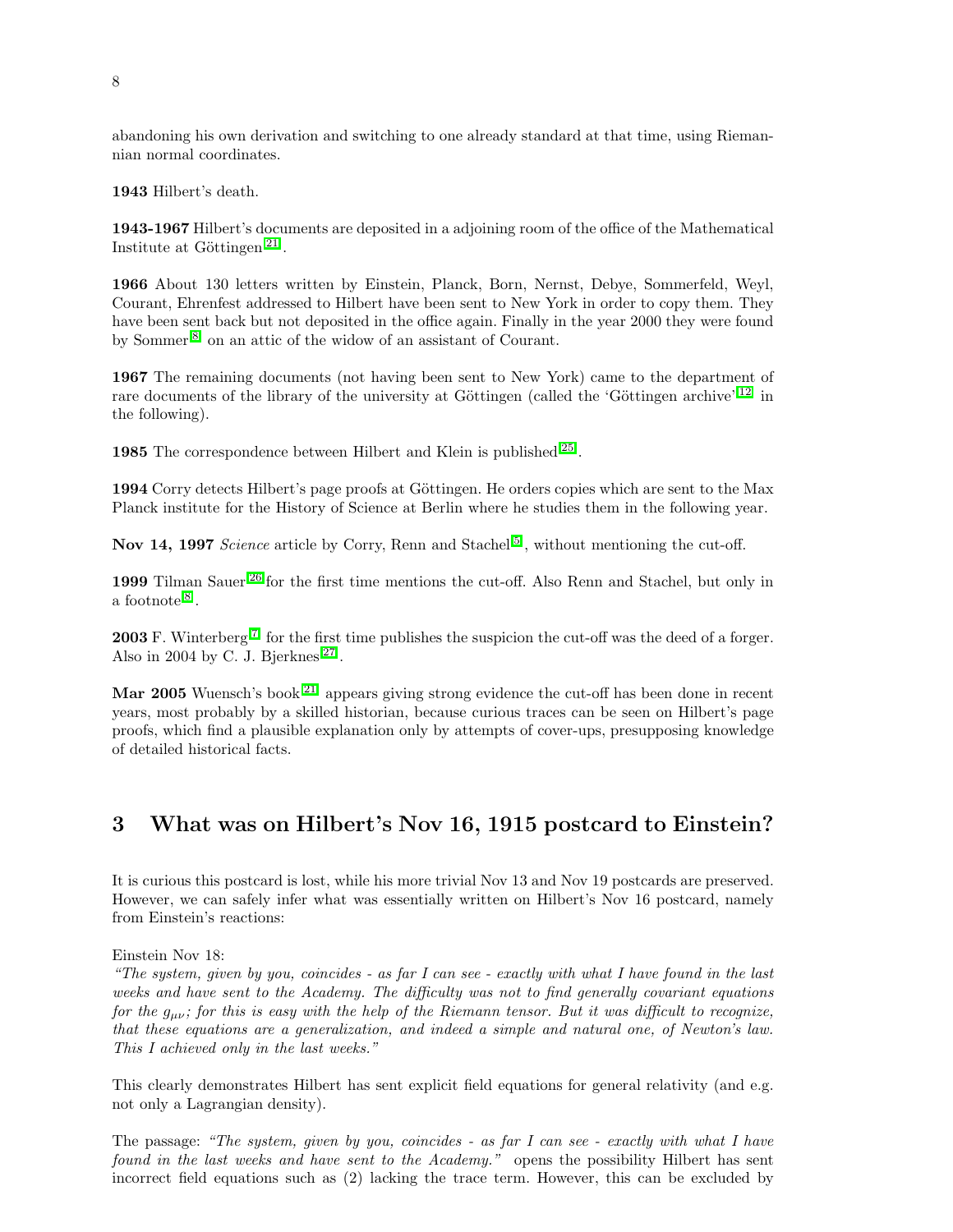Einstein's angry reaction in his letter Nov 26 to his friend Zangger. Hilbert had had no chance to 'nostrify', if he had sent incorrect field equations.

Rather, in his first reaction, Einstein did not observe Hilbert's additional trace term but only Hilbert's use of the Ricci-tensor, so Einstein erroneously believed Hilbert's system coincided with his own.

Some historians believe Hilbert, after having seen the correct equations (7) in Einstein's paper, he had copied from Einstein when he has added the correct field equations for his final printed version somewhen after Dec 6. However, this can safely be excluded because Einstein did not give any method how he finally arrived at the correct equations (7), and in particular he did not derive them from a Lagrangian density. So it would be an extreme risk for Hilbert to *copy* from Einstein, since he could not know if Einstein's equations coincide with those following via variational calculus from his Lagrangian density.

## 4 How Einstein has found his equations

Einstein was dissatisfied with his equations (2), because they led to the unphysical conclusion  $T = 0$ . It is curious Einstein did not attempt a trace term on the left or right hand side of (2). It am sure, sooner or later, he alone or perhaps by a hint by someone less famous than Hilbert, had he attempted such trace terms. Perhaps, Einstein's Nov 26, 1915 letter to Zangger can be explained by his anger he has not come to this simple idea by his own.

#### 4.1 Was Grossmann a poor mathematician?

Why that hint did not come from Einstein's friend Grossmann, who should have known the contracted Bianchi identities

$$
(R_a^b - \frac{1}{2} R g_a^b)_{;b} = 0 \tag{9}
$$

which follow from the Bianchi identities, discovered by Bianchi<sup>[\[28\]](#page-26-11)</sup> in 1902.

In 1899 a German translation (first edition) of Bianchi's 'Differentialgeometrie' appears, of course without the Bianchi identities. In his second 1910 German edition, Bianchi has omitted differential geometry for curved space with  $n > 2$ . Obviously such a subject seemed too devoid of any application to be included in a textbook. Only in a footnote, Bianchi has added the symmetry properties of the Riemann tensor, which are trivial for  $n = 2$ . His Bianchi-identities seemed too uninteresting to be included even in that footnote.

For the years 1850-1915, I have scanned all German journals, the Sommerville bibliography<sup>[\[29\]](#page-26-12)</sup>, and all German and non-German text books reviewed in Acta Mathematica, and I did not find any mentioning of Bianchi's (contracted) identities. 1869 was the start of the excellent reviewing journal "Jahrbuch über Fortschritte der Mathematik" reviewing most German and non-German mathematical works. Bianchi's discovery was reviewed in Vol 33(1902) but completely un-conspicuous among the enormous amount which was published in mathematics already at that times. Until 1915 not a single mentioning of the identities. They appear for the first time in 1918 in Schouten's textbook[\[30\]](#page-26-13) .

Also Hilbert had no chance to know (9). So the assumption that he had used it for his derivation of the explicit field equations are untenable. However, after he had derived the field equations, because of Theorem III of his page proofs, he new the contracted Bianchi identities implicitly. But definitely, they were not among his explicitly known theorems.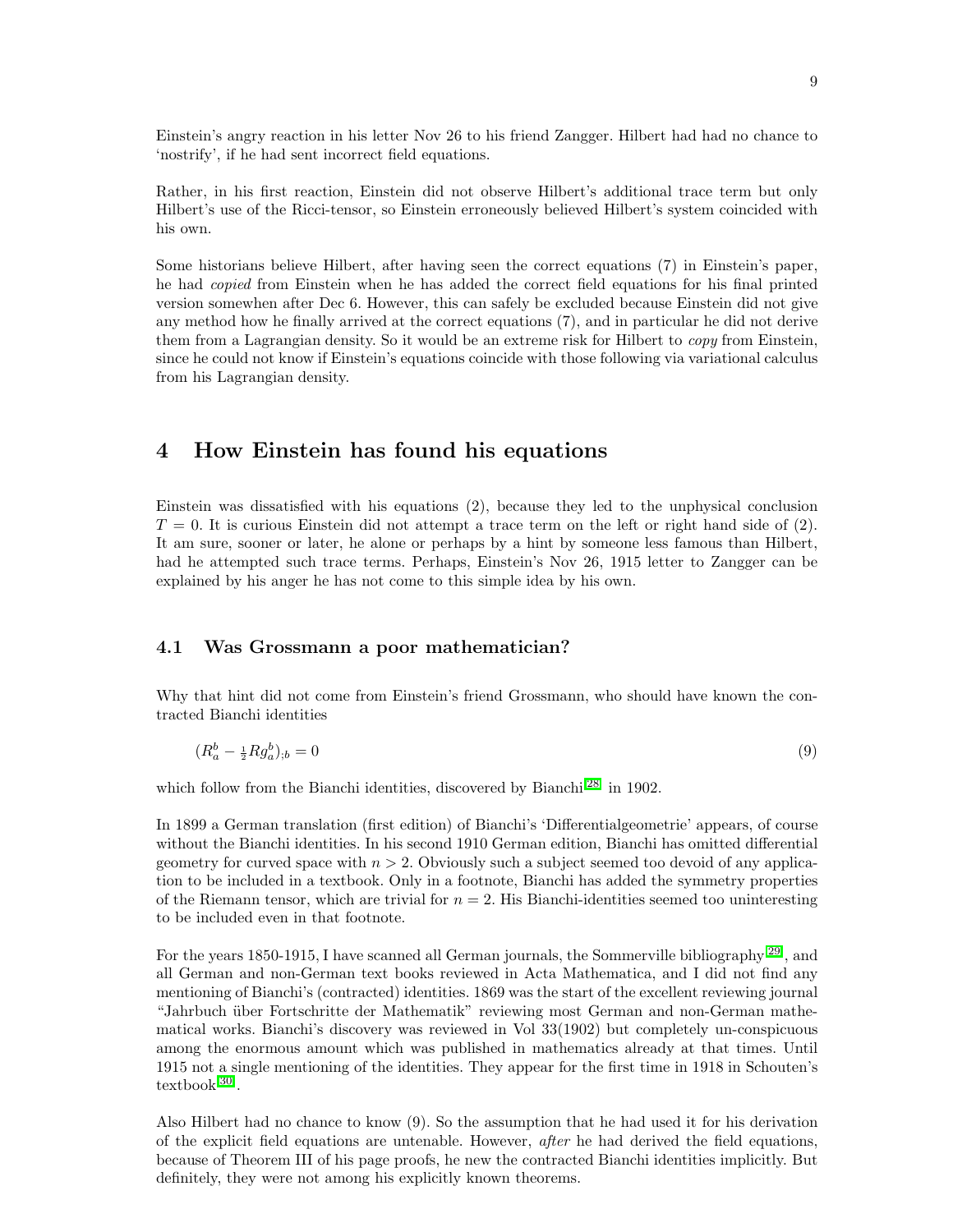#### 4.2 Has Einstein found his equations independently from Hilbert?

In Nov 11, 1915, Einstein still had the equations in the form (2), lacking the trace term. He was dissatisfied because, using the gauge (4), which is always possible, he could conclude

 $T = \text{const.}$  (10)

i.e.  $T \equiv 0$  by integrating to a vacuum point.

In his Nov 25 paper, Einstein does not give a method how he has arrived at the additional trace term in (7). He merely shows that with the trace term, conclusion (10) can no longer be drawn. He does not show (3), which amounts to proving the contracted Bianchi identities (9). Thus in Nov 25, Einstein did not know his theory was already complete, though he<sup>[\[3\]](#page-25-0)</sup> writes on p. 847: "Thus finally, general relativity is a closed logical edifice. The relativity postulate in its most general formulation, according to which coordinates are irrelevant parameters, leads with absolute necessity to a uniquely specified theory of gravitation". Obviously, he relied on Hilbert's Nov 16 postcard for this (partially incorrect) conviction. And this again excludes the possibility Hilbert has sent with his Nov 16, 1915, postcard only undetermined coefficients in front of the Ricci tensor and in the trace term.

## 5 A short introduction to the theory of invariants

Hilbert's derivation of the Einstein equations are essentially based on invariant theoretical arguments.

#### 5.1 Algebraic invariants

The invention of analytical geometry, i.e. the application of algebra and infinitesimal calculus to geometry, was a major progress in solving geometrical problems. However, it had a great disadvantage, because it required the introduction of a coordinate system which is arbitrary and not or not uniquely related to the geometrical objects under consideration. This was the birth of the theory of invariants. We mention the names of Sylvester and Cayley. It was mainly an algebraic invariant theory and only a binary one, applicable to the Euclidean  $n = 2$  dimensional plane. The best known algebraic invariant is the sum of the squares of the coordinate difference of two points being the geometrical objects, an invariant which has the geometrical interpretation as the square of the distance between these points. Algebraic invariant theory culminated with the textbooks 1872 by Clebsch and 1885 by Gordan<sup>[\[31\]](#page-26-14)</sup>. Most mathematicians at that time and in particular Hilbert contributed to that field. Hilbert has become famous for the first time by his finiteness theorem of the system of algebraic invariants (solving Gordan's problem for  $n > 2$ ).

#### 5.2 Gauss's measure of intrinsic curvature

The first milestone in differential invariants was 1828 Gauss: Disquisitiones generales circa su-perficies curvas<sup>[\[32\]](#page-26-15)</sup>, where he considered a general  $n = 2$  dimensional curved surface embedded in 3-dimensional Euclidean space. (Disregarding global topology this is the most general 2-dimensional Riemannian space.) He introduced the following differential invariant:

$$
k = \frac{1}{4}(EG - F^2)^{-2} \left[ E \left( \frac{\partial E}{\partial q} \frac{\partial G}{\partial q} - 2 \frac{\partial F}{\partial p} \frac{\partial G}{\partial q} + (\frac{\partial G}{\partial p})^2 \right) + F \left( \frac{\partial E}{\partial p} \frac{\partial G}{\partial q} - \frac{\partial E}{\partial q} \frac{\partial G}{\partial p} - 2 \frac{\partial E}{\partial q} \frac{\partial F}{\partial q} + 4 \frac{\partial F}{\partial p} \frac{\partial F}{\partial q} - 2 \frac{\partial F}{\partial p} \frac{\partial G}{\partial q} \right) + G \left( \frac{\partial E}{\partial p} \frac{\partial G}{\partial p} - 2 \frac{\partial E}{\partial p} \frac{\partial F}{\partial q} + (\frac{\partial E}{\partial q})^2 \right) - 2(EG - F^2) \left( \frac{\partial^2 E}{\partial q^2} - 2 \frac{\partial^2 F}{\partial p \partial q} + \frac{\partial^2 G}{\partial p^2} \right) \right]
$$
\n
$$
(11)
$$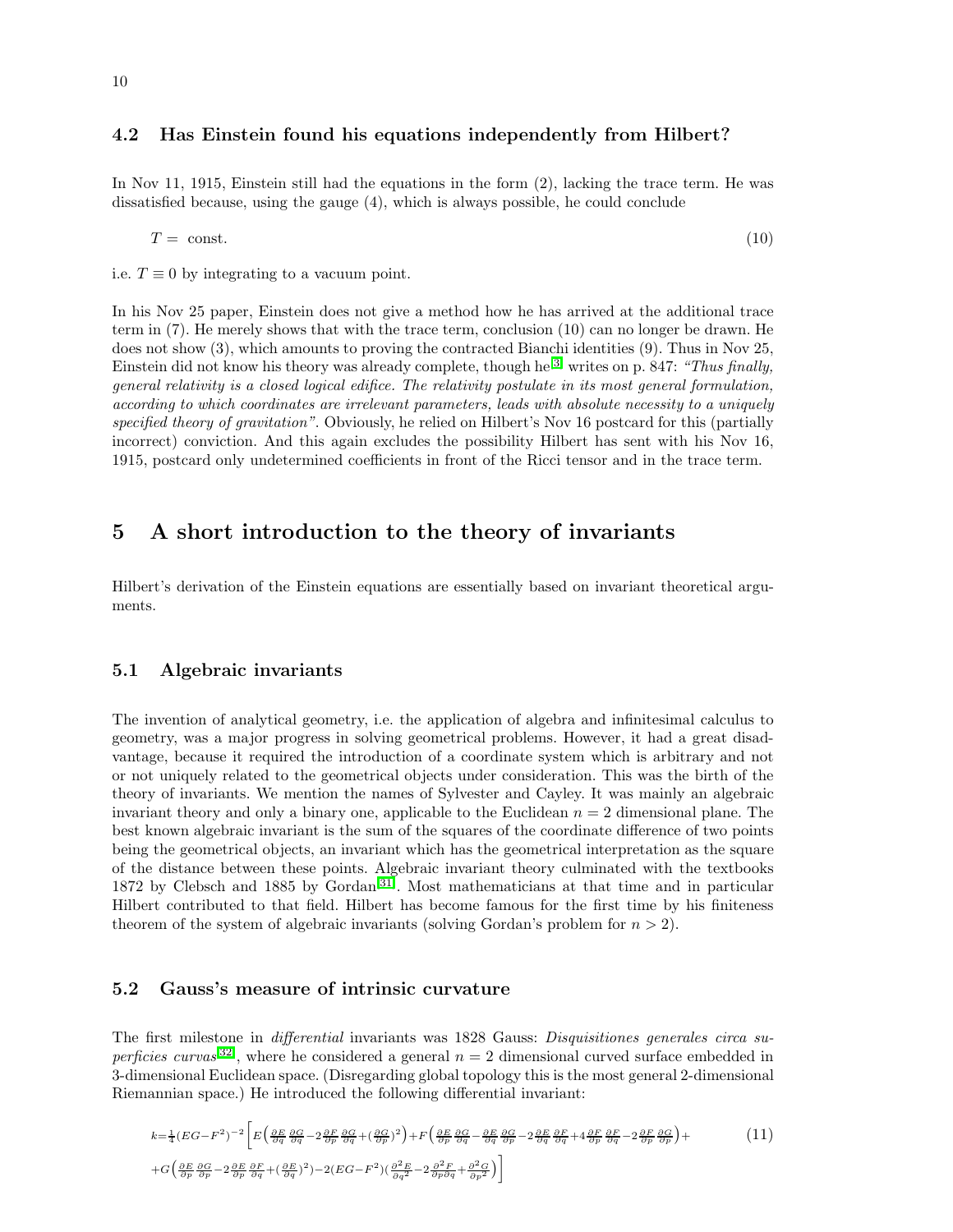where  $E = g_{11}, F = g_{12}, G = g_{22}$  and  $p = x^1, q = x^2$  are arbitrary curvilinear coordinates on the surface. The invariant has the geometrical significance of  $k$  what is now called the 'Gaussian measure of curvature'. Taking a finite piece of the surface, he collected all unit normal vectors (orthogonal to the surface) and fixed them at the origin of a unit sphere. The area of their end points he called total curvature (*curvatura integra*) of the surface.  $k$  (at a point P) is the quotient of that area by the area of the surface itself, taking an infinitesimal neighbourhood of  $P$ .  $k$  is also the product of the minimal and maximum exterior curvature of geodesic lines emanating from P. He showed that  $k$  is an invariant against bending (think of a thin material surface resisting to stretch and tear) and of course against rotation and translation. Since every  $n = 2$  Riemannian space can be (locally) embedded in  $R^3$ , 'bending' (which is not necessarily a continuous process, and is also referred to as 'developing one surface unto another' e.g. developing a cylinder unto a plane) is synonymous with 'isometry'. Thus  $(11)$  is a 'bending invariant', and k was called 'internal curvature of the surface'. Trivially, since no assumptions about the choice of the coordinates  $p, q$ have been made, (11) is also an invariant against arbitrary coordinate transformations. Gauss called this invariance properties theorema egregium (remarkable theorem.)

#### 5.3 Riemann and Christoffel: the n-dimensional case

In 1854 in his *Habilitationschrift*<sup>[\[33\]](#page-26-16)</sup> (where because of the audience he could use words only) Riemann introduced qualitatively the concept of an  $n$  dimensional Riemannian space, by considering the quadratic form

$$
ds^2 = \sum_{a,b=1}^n g_{ab} dx^a dx^b
$$
 (12)

describing the metric. He generalizes Gauss's work by constructing all geodesic (2-dimensional) surfaces emanating (with all orientations) from a point  $P$ , considering their  $k$  given by (11).

The hard formula work was done in 1869 by E.B. Christoffel<sup>[\[34\]](#page-26-17)</sup> where he introduced his 3-indexsymbols, the 4-index-symbols (now called Riemann tensor), the covariant derivative, permitting to construct invariants and covariants, i.e. tensors, of arbitrary order. (Only later and posthumously, it was known that Riemann had done a substantial part of this work before<sup>[\[35\]](#page-26-18)</sup>.) Gauss's k is regained as the (only independent) component of the Riemann tensor:

$$
k = g^{-1}R_{1212} \tag{13}
$$

#### 5.4 Gaussian invariants

A Gaussian invariant of order G of n variables  $x^a$  is a function  $J(x^a, g_{ab}, \dots, g_{abk_1 \dots k_G})$  depending on arbitrary functions  $g_{ab}(x^k)$  and their partial derivatives (denoted by additional indices) up to the order  $G$ , with the condition that the value of  $J$  remains unchanged if we introduce new variables  $x'^{\mu}$  (coordinate transformation) whereby the  $g'_{\mu\nu}$  are found by the well known formulae for transforming a metrical tensor, and their derivatives are now calculated with respect to the new coordinates. Symbolically we could write

$$
J(x^a, \mathcal{G}) = J(x'^a, \mathcal{G}') \tag{14}
$$

where  $G$  summarizes all metrical variables (including their derivatives). On both sides  $J$  is the same mathematical function ('form invariance') and the primed und unprimed arguments on both sides are connected by the coordinate transformation, and are taken at the same objective geometrical point, having two different coordinates  $(x^a \text{ and } x'^a)$ .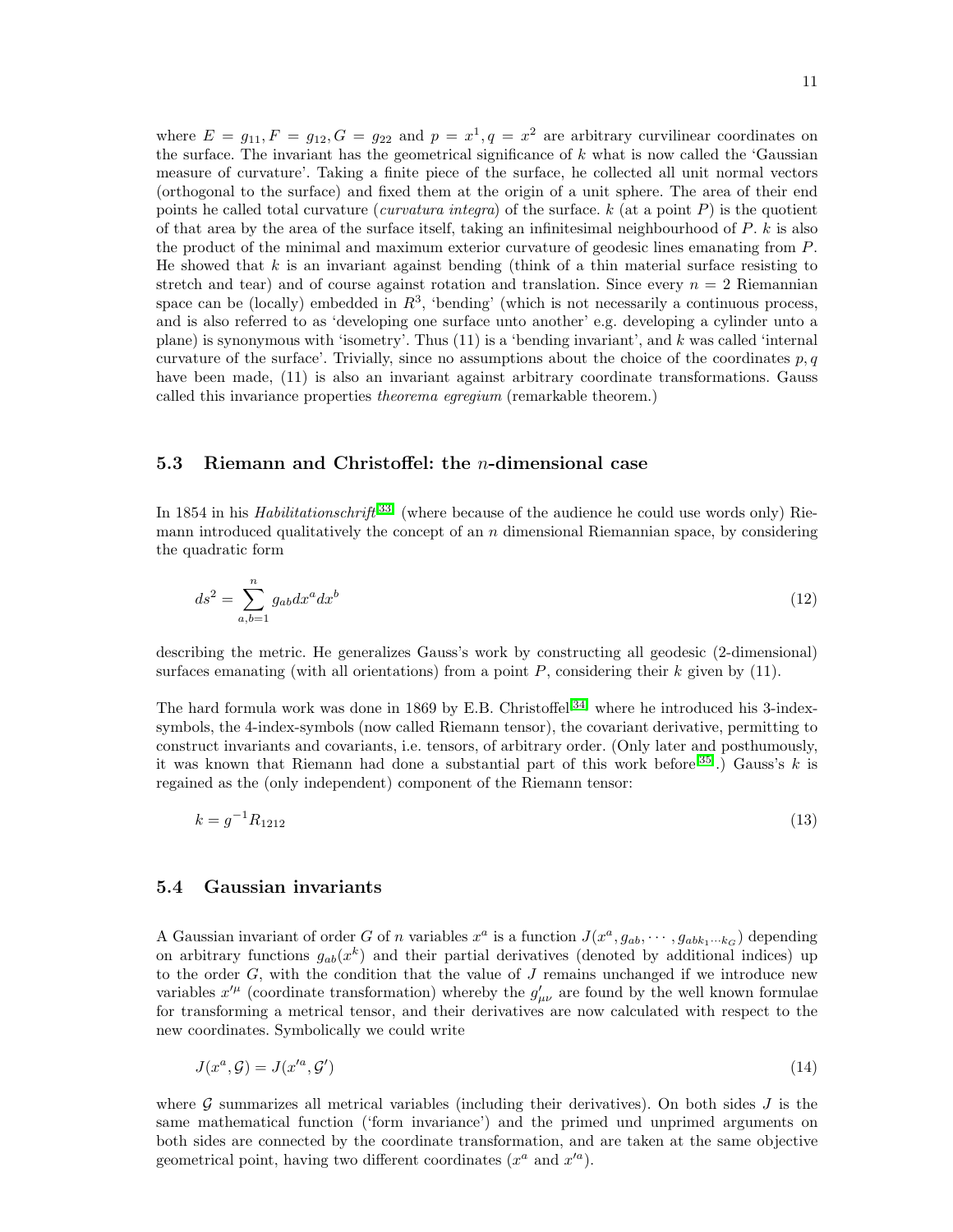The Ricci scalar is a Gaussian invariant of order  $G = 2$ . In this case the function J is the (forminvariant, i.e. coordinate independent) prescription how the Ricci scalar is calculated. There are no Gaussian invariants of lower  $(G < 2)$  order.

As an exercise we will prove, that an invariant J cannot depend explicitly on the coordinates  $x^a$ . Taking a fixed invariant J, (14) is an infinite set of numerical equalities, where the set runs over all possible choices for the functions  $g_{ab}$ , all values of the coordinates  $x^a$  and all possible coordinate transformations. Arrange the elements of this set in pairs, where two members of the pair differ by the choice of the coordinate transformation only, namely by an additional translation  $(x''^a = x'^a + c)$  with a fixed chosen c and a. Both members have the same left hand side of (14). By writing down the transformation law for a metric tensor for ' and for " (and for its derivatives) one sees that for the collection of numerical values (denoted by  $G$ ) there holds  $G' = G''$ . Thus the right hand side of the members differ only in the variable  $x'^a$  by c. Since c is arbitrary, J cannot depend on  $x^a$ .

#### 5.5 Beltrami invariants

To a quantity constructed from the components of the metrical tensor (and its partial derivatives) alone (also called a 'concomitant' of the metric) we give the specifier 'Gaussian'.

To subsume Gaussian tensors (also called Gaussian 'covariants') to the concept of invariants, we have to consider Beltrami invariants:

A Beltrami invariant (in the literature also denoted by the strange name 'differential parameter of the first kind') of orders  $(G, B)$  is a function J which additionally depends on a scalar function  $\varphi(x^a)$  and its partial derivatives  $\varphi_a, \dots \varphi_{k_1 \dots k_B}$  up to the order B.

(Note that a scalar function is also transformed, i.e. is replaced by a new mathematical function  $\varphi'$ :

$$
\varphi(x^a) = \varphi'(x'^a) \tag{15}
$$

though it is usual in physics to omit the prime on  $\varphi$  distinguishing different functions.) Beltrami (based on Lamé) has found the square of the gradient  $(g^{ab}\varphi_a\varphi_b)$  and the Laplacian  $(g^{ab}\varphi_{a;b})$ , what is now called the first  $(G = 0, B = 1)$  and second  $(G = 1, B = 2)$  Beltrami invariant.

The concept is enlarged to include S scalar functions  $\varphi^s$ . A Gaussian *covariant* (e.g. the metrical, Riemann or Ricci tensor) can be viewed as a Beltrami invariant which is contracted with the gradients  $(B=1)$  of  $S(S=$  order of the tensor) scalar fields. Since we have to deal with symmetrical second rank tensors  $T_{ab}$  only, we can restrict ourselves to  $S = B = 1$ , since the invariant  $T^{ab}\varphi_a\varphi_b$ for arbitrary  $\varphi_a$  determines the tensor  $T_{ab}$  uniquely.

We say that there are  $N = N(n, G, B, S)$  Beltrami invariants  $J_1, \dots, J_N$  if every Beltrami invariant J of this or lower order can be expressed as a function  $\mathcal J$  of them:

$$
J = \mathcal{J}(J_1, \cdots, J_N) \tag{16}
$$

and these N invariants are independent, i.e. no one can be expressed (in the sense of  $(16)$ ) by the remaining  $N-1$  ones.

The S scalar functions (e.g. take  $J = J(\varphi) = \varphi$ ) are themselves invariants (though not differential invariants). It is usual to discard them as trivial. When the number  $N$  of a complete system of independent invariants  $J_1, \dots, J_N$  is calculated, they are not counted. Even more radically, an invariant is called a Beltrami-invariant only if it does not depend on the  $\varphi^s$  (but on their derivatives  $\varphi_{a_1\cdots a_B}^s$  only).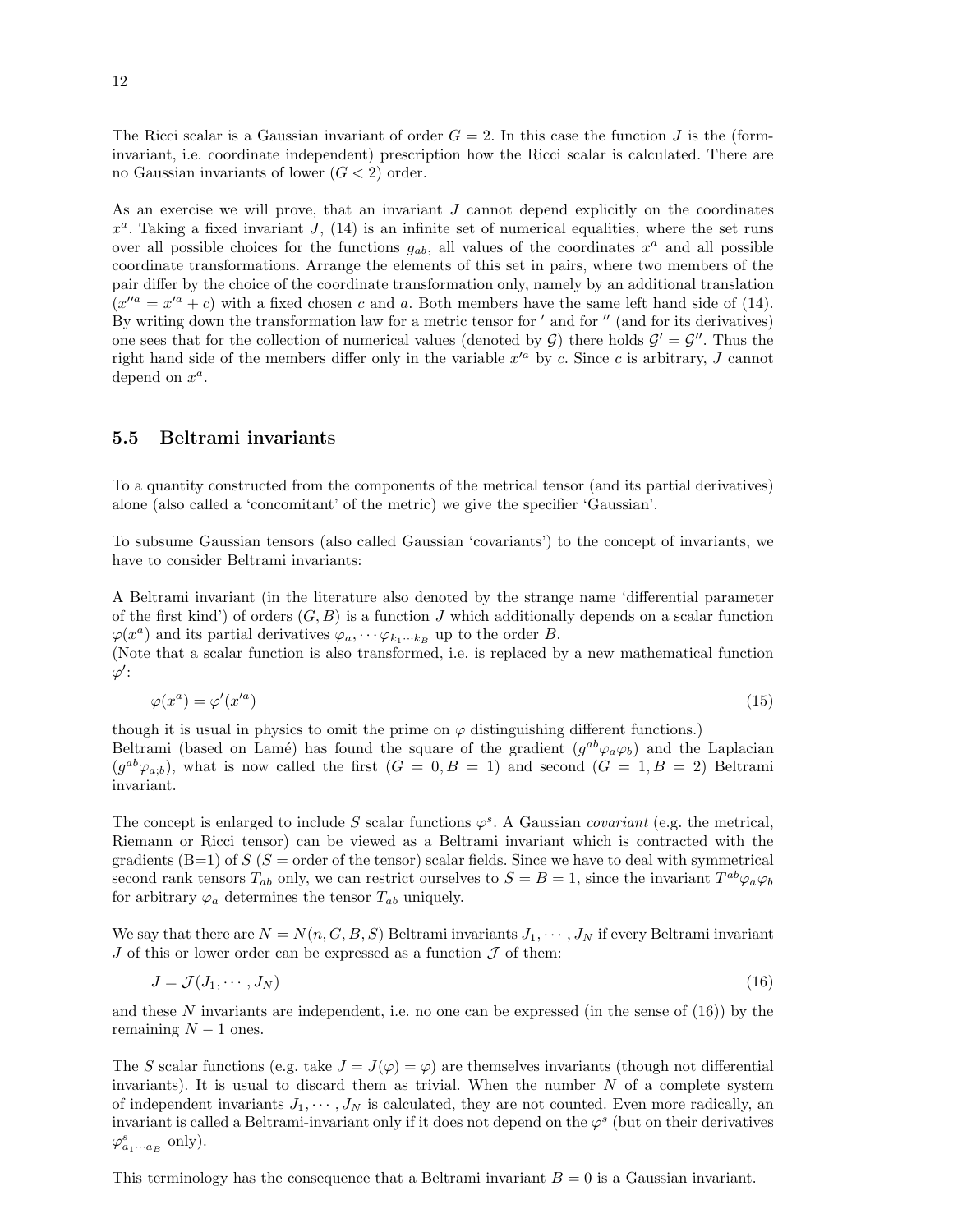As an exercise, we prove this is a good practice. For clarity we distinguish free Beltrami invariants ('f-invariants') from general Beltrami invariants ('g-invariants') which may depend on the  $\varphi^s$ . We will prove the following lemma: When  $J_1, \dots, J_N$  is a complete system of independent f-invariants, then an arbitrary g-invariant is again given by a function  $\mathcal J$  in (16) with the  $\varphi^s$  as additional arguments.

For simplicity we take the typical case the g-invariant  $J$  fulfills the equations:

$$
J(\mathcal{G}, \varphi, \varphi_a) = J(\mathcal{G}', \varphi', \varphi'_a) \tag{17}
$$

i.e.  $S = 1, B = 1$  As in our previous exercise, (17) is an infinite set of numerical equalities. Now we show the same set also corresponds to the equations of the following f-invariant (choosing a fixed  $c)$ :

$$
\bar{J}(\mathcal{G}, \varphi_a; c) := J(\mathcal{G}, c, \varphi_a) = J(\mathcal{G}', c, \varphi'_a)
$$
\n(18)

Consider one element of the set, specified by coordinates  $x^a$  and a function  $\varphi$  (with corresponding values  $x'^a$  and  $\varphi'(x'^a) = \varphi(x^a) =: C$  on the right hand side of (18)). When  $c = C$  (18) is fulfilled. Otherwise pick the element with function  $\Phi = \varphi + c - D$  out of the set (same  $x^a$ ).  $\Phi$  and  $\varphi$  have the same derivatives. So the picked element says (18) is again fulfilled.

Since c is arbitrary,  $\bar{J}$  are an infinite set of f-invariants (except when  $\bar{J}$  does not depend on c, i.e. J was already an f-invariant). Since sum, difference, constant multiples of invariants are again invariants, derivatives (to arbitrary order) of  $\bar{J}$  with respect to c are again f-invariants. Assuming power series for J in its middle argument, we have proved our lemma.

## 6 How Hilbert has found the Einstein equations

## 6.1 Hilbert's invariant theoretical prerequisites to find the Einstein equations

Hilbert derives the Einstein equation by a variational principle with a Lagrangian density

$$
L = R + L_{\rm em} \tag{19}
$$

(Hilbert writes  $H = K + L$ ,  $L_{em}$  is an electromagnetic Lagrangian density, later specialized to that one of Mie's theory.) Thus Hilbert has to calculate the variational derivative

$$
\frac{\delta\sqrt{g}R}{\delta g^{ab}} = \frac{\partial\sqrt{g}R}{\partial g^{ab}} - \sum_{k=1}^{n} \frac{\partial}{\partial x^k} \frac{\partial\sqrt{g}R}{\partial g^{ab}_k} + \sum_{k,l=1}^{n} \frac{\partial^2}{\partial x^k \partial x^l} \frac{\partial\sqrt{g}R}{\partial g^{ab}_{kl}} =: \sqrt{g}G_{ab}
$$
(20)

where for reasons of convenience we have introduced the quantities  $G_{ab}$  for the result of this calculation. To derive the Einstein equations, he had to show:

$$
G_{ab} = R_{ab} - \frac{1}{2} R g_{ab}.\tag{21}
$$

In Theorem III of his page proofs he shows that  $G_{ab}$  is a second rank tensor. Obviously it is a symmetric one.

R contains the second derivatives  $g_{kl}^{\mu\nu}$  only linearly and the first derivatives  $g_k^{\mu\nu}$  only bilinearly with coefficients containing the zero-th derivatives only. Thus inspection into the variational procedure  $(20)$  easily leads to the conclusion  $G_{ab}$  can contain the second derivatives only linearly. (Note that  $g^{ab}$  are rational functions of the  $g_{ab}$  and vice versa, with g or  $1/g$  in the denominator.)

In invariant theoretical language, Hilbert's assumption (1) says that up to order  $G = 2$ ,  $B = 1$ ,  $S = 1$  there are only 3 independent invariants. As these we can take: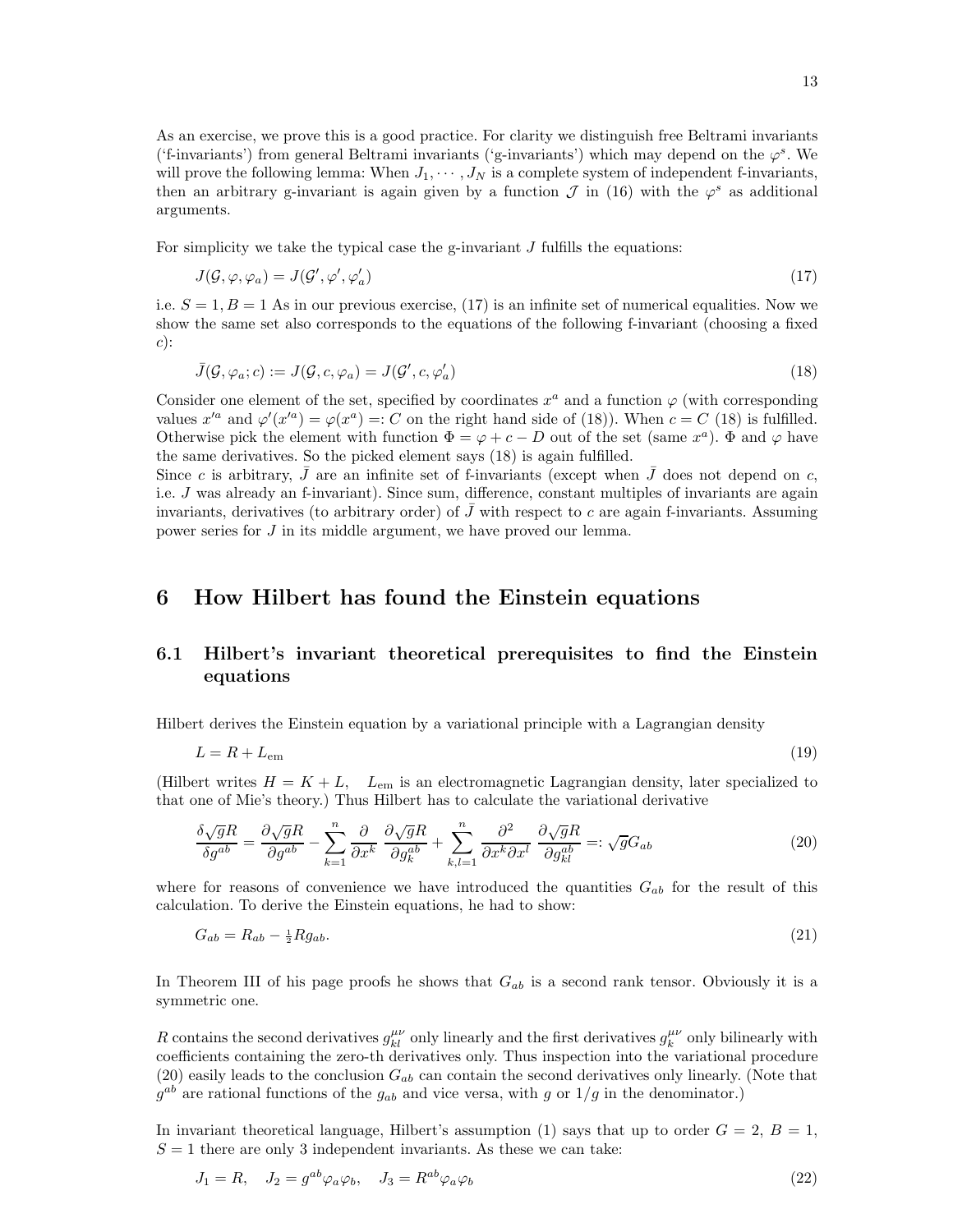which are independent. So every invariant J of that type is a function of them:  $J = \mathcal{J}(J_1, J_2, J_3)$ . The invariants  $(22)$  are linear in the second derivatives of the metric. If J should also have this property and be bilinear in the  $\varphi_a$ , it follows (assuming power series and because the  $J_i$  can assume independently any values) that

$$
G^{ab}\varphi_a\varphi_b = J = [\alpha R^{ab} + \beta Rg^{ab} + \lambda g^{ab}]\varphi_a\varphi_b.
$$
\n(23)

Since the  $\varphi_a$  are arbitrary, and since both  $G^{ab}$  and  $\lceil \cdot \rceil$  in (23) are symmetric we have:

$$
G_{ab} = \alpha R_{ab} + \beta R g_{ab} + \lambda g_{ab} \tag{24}
$$

Note that the function  $\mathcal J$  (for any chosen J) in (16) does not depend on any of the arguments of an invariant, i.e. not on  $g^{ab}, g_c^{ab}$ .... This fact, trivial for Hilbert, was perhaps the essential stumbling-block, why Hilbert's derivation of the Einstein equations was not understood thus far since 90 years.

For a fixed n (dimension of space) J is a fixed invariant. Thus  $\alpha, \beta, \lambda$  are numerical constants, possibly depending on n only.

Thus Hilbert's method how he has found the Einstein equations 'easily without calculation' becomes obvious: Take a metric  $g_{ab}$  as simple as possible, but non-trivial enough so that the constants  $\alpha, \beta, \lambda$  are determined uniquely while (20) is evaluated. Otherwise the metric is completely arbitrary. It had not to be physically meaningful in any way. That is done in the following subsection.

#### 6.2 How Hilbert has found the *explicit form* of the Einstein equations

From the Göttingen archive<sup>[\[12\]](#page-25-9)</sup> one can obtain a Xerox copy of a microfilm of Hilbert's private folder "Zur Elektrodynamik". (Hilbert erroneously<sup>[\[36\]](#page-27-0)</sup> believed to have shown the electromagnetic phenomena to be a consequence of gravitation.) In this folder Hilbert's derivation can be found on the page with Archive-number 32. Here he collects "Formeln" he has derived for the Ricci-tensor and the Ricci-scalar in the case of a general diagonal metric:

$$
R_{ii} = \frac{1}{2} \sum_{k,(k \neq i)} \left\{ g^{kk} (g_{kki} + g_{iikk}) - g^{kk} (g_{kki} + g^{jik} g_{kki} + g^{kk} g_{lik} g_{kkk} + g^{ij} g_{iik} g_{iik}) + \frac{1}{2} g^{kk} \sum_{\rho} g^{\rho \rho} g_{i\alpha\beta} g_{k\alpha} \right\}.
$$
\n
$$
(25)
$$

Then he mentions a "Spezialfall" (special case)

 $g_{11} = g_{22} = g_{33} = 1$ ,  $g_{44} = \gamma$ ,  $g^{44} = 1/\gamma$  (26)

and for this special case he gives the Ricci scalar

$$
R = \sum_{i < 4} (\gamma^{-1} \gamma_{ii} - \frac{1}{2} \gamma^{-2} \gamma_i^2). \tag{27}
$$

We simplify Hilbert's special case even a bit more by assuming

$$
\gamma = \gamma(x) \text{ with } x \equiv x^1. \tag{28}
$$

Introducing  $\kappa = g^{44} = 1/\gamma$  (or starting afresh from the definitions in textbooks; Hilbert's formulae differ by a minus sign from the convention in Landau-Lifshitz<sup>[\[37\]](#page-27-1)</sup>) one immediately finds ( $' =$ derivative with respect to  $x$ ):

$$
\sqrt{g} = \kappa^{-\frac{1}{2}}\tag{29}
$$

$$
R = -\kappa^{-1}\kappa'' + \frac{3}{2}\kappa^{-2}\kappa'^2\tag{30}
$$

$$
R_{44} = -\frac{1}{2}\kappa^{-2}\kappa'' + \frac{3}{4}\kappa^{-3}\kappa'^2\tag{31}
$$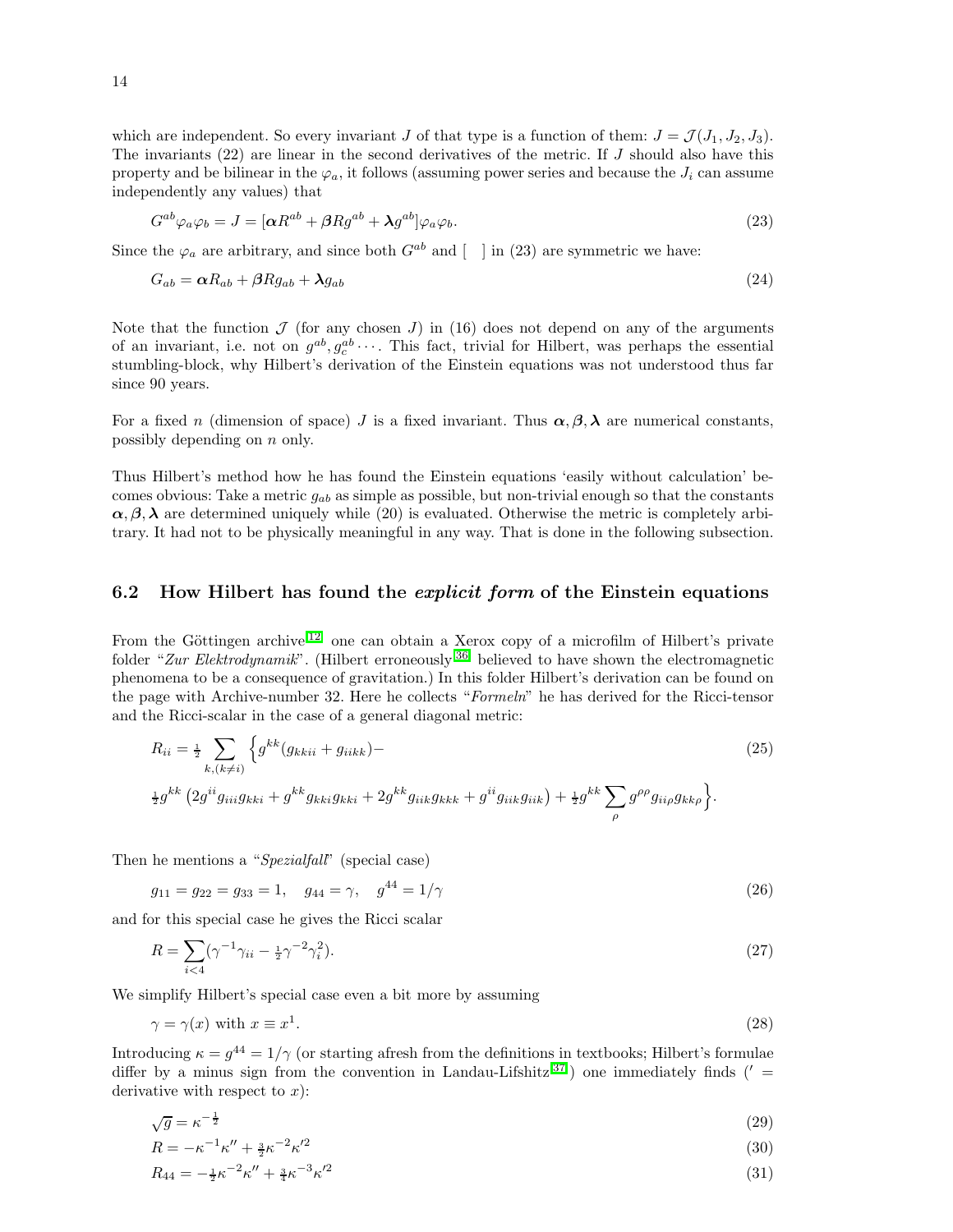Now we do the variational derivative in (20) for  $\mu = \nu = 4$ , which in this case yields zero:

$$
\frac{\partial\sqrt{g}R}{\partial\kappa} - \frac{\partial}{\partial x}\frac{\partial\sqrt{g}R}{\partial\kappa'} + \frac{\partial^2}{\partial x^2}\frac{\partial\sqrt{g}R}{\partial\kappa''} = 0 \stackrel{!}{=} \frac{!}{=} \kappa^{-\frac{1}{2}}\left[\alpha\left(-\frac{1}{2}\kappa^{-2}\kappa'' + \frac{3}{4}\kappa^{-3}\kappa'^2\right) + \beta\kappa^{-1}\left(-\kappa^{-1}\kappa'' + \frac{3}{2}\kappa^{-2}\kappa'^2\right) + \lambda\kappa^{-1}\right]
$$
\n(32)

 $\alpha, \beta, \gamma$  are independent of the function  $\kappa$ , so we can equate coefficients of  $\kappa''$  and  $\kappa'$  which leads to  $\lambda = 0$  and

$$
\alpha + 2\beta = 0 \tag{33}
$$

(Note that we cannot check the other components  $\mu\nu$  since our simple formulae (27) are not valid for variations of the other components of  $g^{\mu\nu}$ .)

By this simple method, Hilbert has derived the Einstein equations and has communicated them to Einstein on his 1915 Nov 16 postcard. (33) is equivalent to what the contracted Bianchi identities had given, i.e. the correct trace term. For Einstein the absolute values of  $\alpha$  and  $\beta$  are irrelevant, since Einstein determined the constant of gravitation  $\kappa$  by comparison with Newton's theory. Since Hilbert, in contrast to Einstein, also gives an explicit Lagrangian for the sources of the gravitational field, he needs the absolute values  $\alpha = 1$  and  $\beta = -\frac{1}{2}$ . He might have found them by calculating another special case. We have no hint to that. Therefore, in the next subsection, we propose another even more elegant route Hilbert might have guessed these correct values.

The derivation, just given, cannot be found in Hilbert's private folder. Hilbert sometimes has calculated on letter sheets he has obtained from Swiss hotels (bearing a logo of the hotel in the letter head). Paper was extremely expensive. Hilbert had in his garden a big blackboard under a roof where he made his intermediate calculations<sup>[\[38\]](#page-27-2)</sup>. Thus on his sheet 32 we only find important formulae such as (25), and the indication of the 'Special case' he had used, but not the trivial calculation itself.

This derivation by Hilbert is not only historically the first one, it is also a nice exercise for an elementary class in General Relativity, presupposing that the field equations have the form (24), and fitting the constant of gravitation by Newton's limit.

### 6.3 'easily without calculation'

In this subsection we give a route how Hilbert immediately might have arrived at (39) using his tremendous power of mathematical intuition. ( $\lambda = 0$  was obvious to him, by inspection into the procedure (20) of variational derivation.)

In an attempt to calculate the left most side of (20) he writes down

$$
\delta\sqrt{g} = -\frac{1}{2}\sqrt{g}g_{ab}\ \delta g^{ab}.\tag{34}
$$

The theory of determinants, which are the most important invariants, was at the focus of interest at that time. Riemannian spaces for  $n > 2$  have been studied almost exclusively for the isotropic case

$$
R_{ab} = \frac{R}{n} g_{ab},\tag{35}
$$

for which F.Schur's theorem<sup>[\[39\]](#page-27-3)</sup> that R is spatially constant, was famous. For variation of the metric

$$
\delta g^{ab} = g^{ab} \delta \chi \tag{36}
$$

with a spatially constant  $\delta \chi$ , we immediately find

$$
\delta R = R \ \delta \chi \tag{37}
$$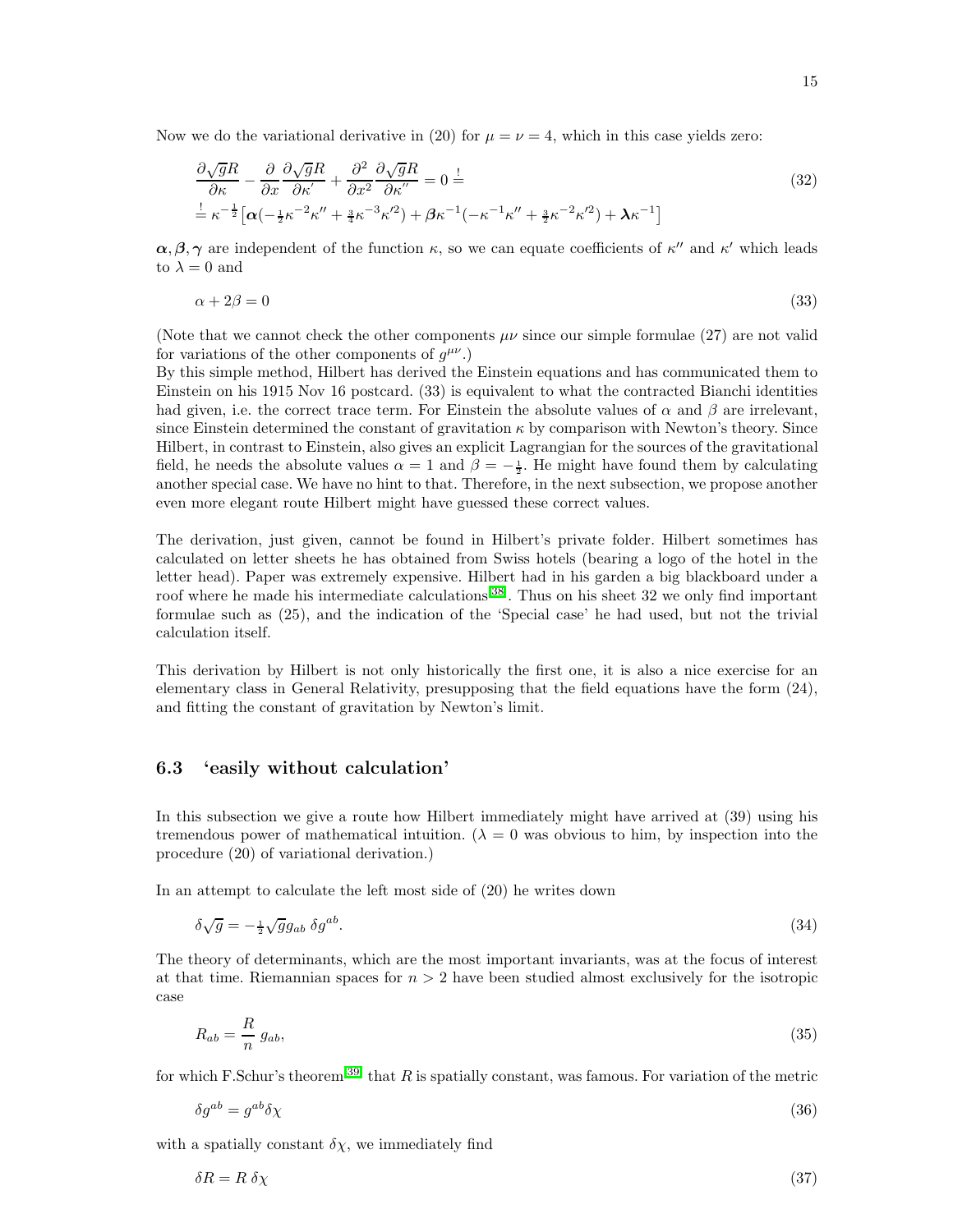since R scales with  $g^{ab}$ . So from (20) (24), multiplied by (36), we find

$$
1 = \alpha + (\beta + \frac{1}{2})n. \tag{38}
$$

Together with (33) we find

$$
\alpha = 1, \quad \beta = -\frac{1}{2}.\tag{39}
$$

Since in the variational procedure  $(20)$  and in its result  $(24)$  the dimension n of space enters only as the boundary of a formal sum, perhaps Hilbert, using his intuition, knew that  $\alpha$  and  $\beta$  cannot depend on n. So he has arrived immediately from  $(38)$  to  $(39)$  even without  $(20)$ , indeed, 'easily without calculation'.

For the reader uneasy with (37) we proceed more formally: Start from the middle expression in (20), and (24) with  $\lambda = 0$ . Multiply by (36) and integrate over the whole space of (35), taken as the *n*-dimensional sphere  $S<sup>n</sup>$ . Reverse the steps of partial integration, which had led to the middle expression of (20). No boundary terms appear, since we integrate over a closed space, even for a constant  $\delta\chi$ . Instead, the complete differential  $\delta\sqrt{g}R$  appears. Consider the range of metrics  $\chi g^{ab}$ , where  $g^{ab}$  is fixed and given by (35), and  $\chi$  is spatially constant. Thus the complete differential  $\delta R$  is given by (37). Push the constants R and  $\delta \chi$  in front of the integrals to arrive at (38).

## 7 Discussion of Hilbert's derivation

#### 7.1 Hilbert challenged by Zorawski and Haskins

Sophus Lie (1842-1899) made a tremendous contribution to the theory of invariants by recognizing that a (transformation) group (its 1-component) is uniquely determined by its infinitesimal transformations. Thus an invariant is already identified when it is invariant with respect to infinitesimal transformations. This opened the possibility to determine the number N of (independent) invariants by counting the number of equations and the number of freedoms of the invariants, and using lemmas guaranteeing the functional independence of the invariants thus found. This method only gives the number of (independent) invariants, not their (global) explicit form, except in cases where this is already known otherwise. These numbers have been found in 1891 by Zorawski<sup>[\[14\]](#page-25-11)</sup> for  $n = 2$ and for general  $n$  in 1904 by Haskins<sup>[\[13\]](#page-25-10)</sup>.

Table 1 summarizes some of their results.

As an illustration we discuss some of the boxes. The scalar field  $\varphi$ , being itself an invariant and belonging to the box  $(G = 0, B = 0)$  is a trivial invariant and is not counted as explained in subsection (5.5).

The first Beltrami invariant  $g^{ab}\varphi_a\varphi_b$  is the one invariant in the box  $(G = 0, B = 1)$ .

In the box  $(G = 2, B = 0)$  we find the Ricci scalar R, which only for  $n = 2$  is the only invariant of that type. Already for  $n = 3$  we have 3 independent Gaussian invariants. They have been given explicitly in 1873 by Souvaroff<sup>[\[40\]](#page-27-4)</sup>:

$$
S_1 = R, \quad S_2 = g^{-1} R_{kl} \varepsilon^{l a \alpha} \varepsilon^{kb \beta} R_{a \alpha b \beta},
$$
  
\n
$$
S_3 = g^{-2} R_{klmn} \varepsilon^{k a \alpha} \varepsilon^{lb \beta} \varepsilon^{m c \gamma} \varepsilon^{nd \delta} R_{a \alpha c \gamma} R_{b \beta d \delta}
$$
\n(40)

Except the Ricci scalar they are non-linear in the second derivatives.

For  $n = 4$  we have 14 invariants. They are given explicitly 1956 by Géhéniau and Debever<sup>[\[41\]](#page-27-5)</sup>. In Misner, Thorne, Wheeler<sup>[\[42\]](#page-27-6)</sup> it is stated that all of them except R are non-linear and do not have Newton's gravitation as a limit.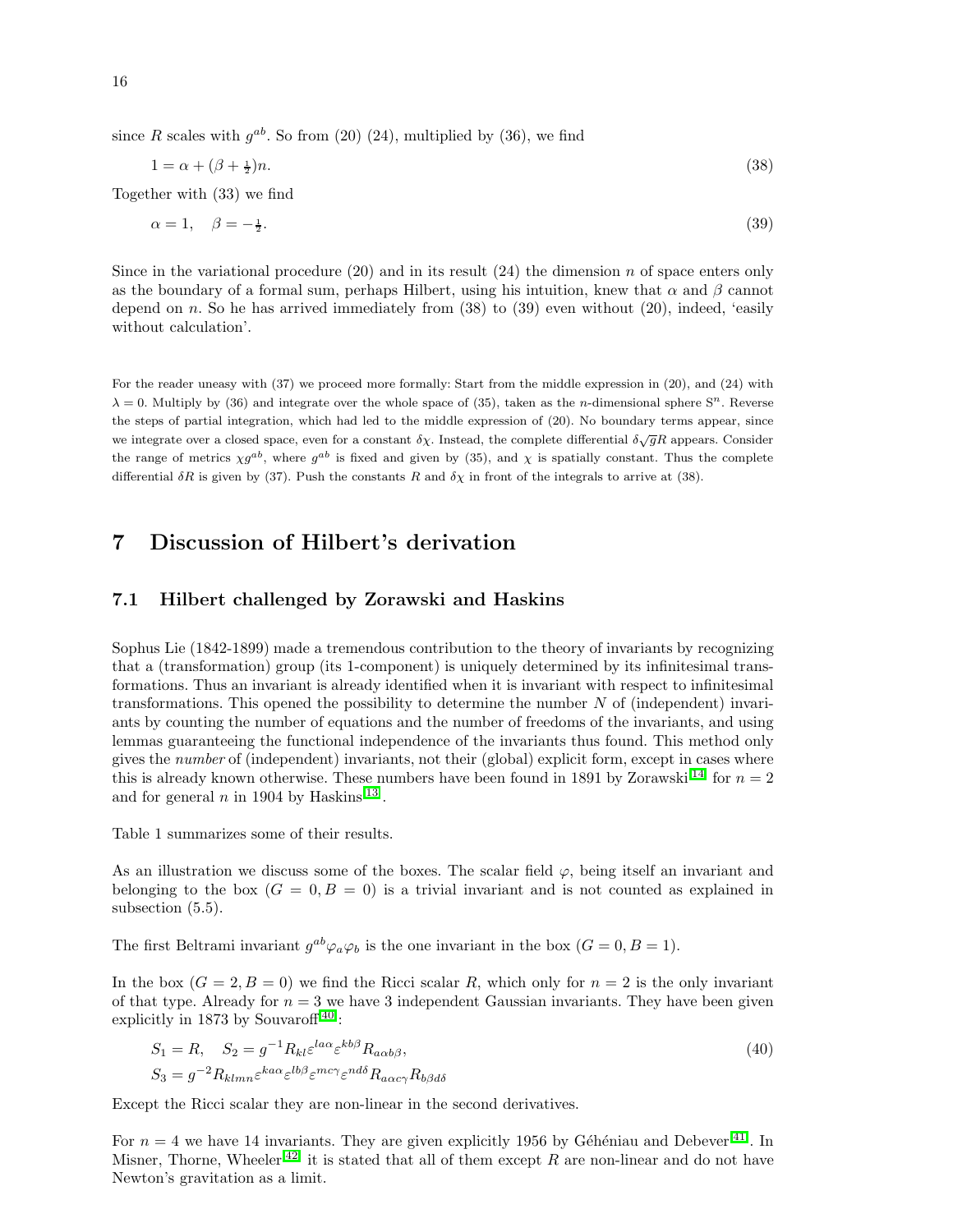|       | $G = 0$ | $G=1$           | $G=2$                          | $G=3$                       | G > 4                                         |
|-------|---------|-----------------|--------------------------------|-----------------------------|-----------------------------------------------|
| $B=0$ |         | U               | $\frac{1}{12}(n-2)(n-1)n(n+3)$ | $n \frac{(n+2)!}{4!(n-2)!}$ | $n\frac{G-1}{2}\frac{(n+G-1)!}{(n-2)!(G+1)!}$ |
|       |         |                 | $N=1$ for $n=2$                | $N=1$ for $n=2$             |                                               |
| $B=1$ |         |                 | $n-1$                          |                             |                                               |
|       |         |                 | $N=0$ for $n=2$                | $N=1$ for $n=2$             |                                               |
| $B=2$ | O       | $2n-1$          | $(n-1)(n-2)/2$                 |                             |                                               |
|       |         | $N=3$ for $n=2$ |                                |                             |                                               |
| $B=3$ |         |                 | $(n+2)!$<br>$(n-1)!3!$         |                             |                                               |

Table 1: Number N of independent differential invariants in n-dimensional space  $(n \geq 2)$ .  $G = 2$ means the invariant involves up to second partial derivatives of the metrical tensor with respect to the coordinates.  $B = 0$  are the Gaussian invariants, which do not involve scalar fields.  $B = 1$ are Beltrami-invariants involving the *first* derivatives  $\varphi_a$  of a single scalar field  $\varphi$ . The whole table counts only Beltrami invariants involving (derivatives of) a *single* scalar field  $(S = 1)$ . A box (e.g.  $G = 3, B = 2$ ) of the table does not count invariants which are dependent (can be constructed via (16)) by invariants in lower boxes ( $G \leq 3, B \leq 2$ ). The case  $n = 2$  is exceptional, so sometimes its N is given separately.

The Ricci-tensor, i.e. the Beltrami invariant  $R^{ab}\varphi_a\varphi_b$  is absent in the box  $(G = 2, B = 1)$  for  $n = 2$ . Because of  $R_{ab} = \frac{1}{2} R g_{ab}$ , it can be constructed by lower invariants.

#### 7.2 Was Hilbert's theory not fully covariant?

Some historians claim Hilbert, while writing his page proofs or sending his Nov 16, 1915, postcard, cannot possibly have known the correct field equations of General Relativity, since in his Axiom III of the page proofs he defines special coordinates, which he calls space-time coordinates, thus he had not yet obtained full covariance. These historians overlook, what Hilbert and Einstein (in his Nov 4 paper) have clarified almost 90 years earlier: A generally covariant theory must be supplemented by non-covariant gauge-conditions, i.e. by specializing the coordinates to some degree. A generally covariant theory means that I can choose the coordinates completely arbitrary, also in the future. No physical theory can predict my choice of the coordinates in the future ('lack of causality'). Therefore, I must tell my choice for the future, and this is done by imposing non-covariant so called gauge-condition, additionally to the field equations. Such gauge conditions should not restrict the generality of the gravitational field (a restriction which is the duty and the right of the field equations only), i.e. the gauge-condition must be a *permitted* gauge condition. To prove that a gauge-condition is permitted, one has to show that in an arbitrary gravitational field expressed with arbitrary coordinates, one can always transform to new coordinates fulfilling the gauge conditions.

Hilbert's space-time coordinates are a gauge condition, but not a permitted one. He recognized that. Therefore, he suppressed it in the published version of the page proofs. This, however, by no means affects the general covariance of his field equations.

### 7.3 Are the theories of Hilbert and Einstein different?

In his second Nov 13 postcard to Einstein, Hilbert's claims his theory to be completely different from Einstein's. However, this remark refers to his treatment of the energy concept of the gravitational field only. Concerning the field equations, Einstein assumes a general (i.e. unspecified) energy-momentum-tensor  $T_{ab}$  while Hilbert assumes the sources of the gravitational field to be expressible by a Lagrangian density  $L$ , see  $(6)$ . While deriving the gravitational field equations, Hilbert assumes that L depend only on the  $g^{\mu\nu}$  (not its derivatives) and on some variables  $q_s$ and its first derivatives. Even in contemporary physics, there is no viable (i.e. non-speculative)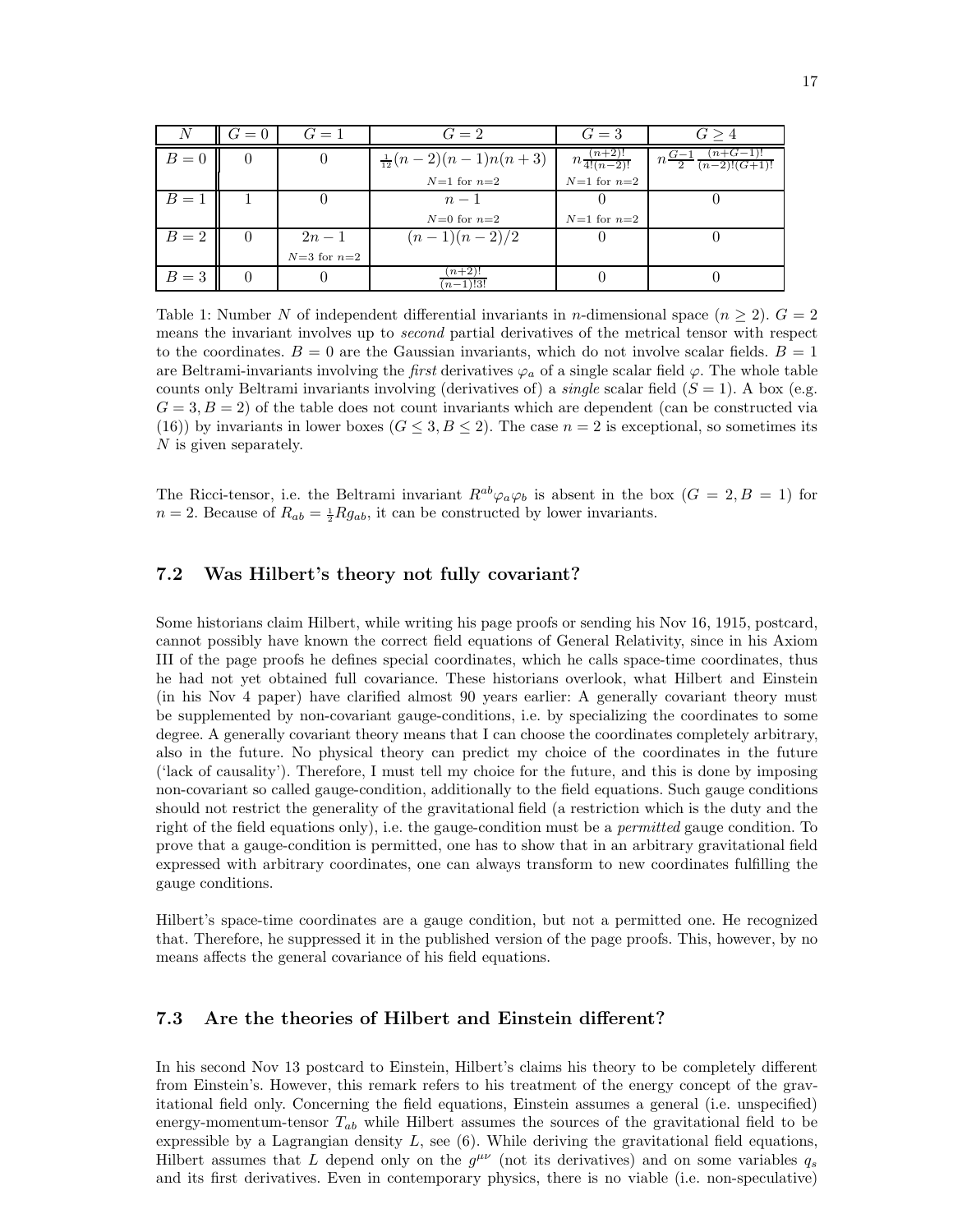model of matter contradicting these assumptions. Therefore, Hilbert's approach (as is Einstein's) is completely general with respect to the sources of the gravitational field. It is true, Hilbert calls the  $q_s$  'the four electromagnetic potentials' and later he specializes L to that one of Mie's theory, into which nowadays nobody believes. However, these verbal denotations and later specializations do not affect Hilbert's derivation of the field equations, being general with respect to the sources. Hilbert's approach was much more far-seeing than Einstein's, since Hilbert postulates a unified Lagrangian formulation of the whole of physics (which at that time was gravitation and electromagnetism only), so he must be considered the father of the concept of a unified field theory including gravitation, to which Einstein turns only much later.

### 7.4 Has Hilbert found General Relativity before Einstein?

Definitely Einstein had the idea to interpret gravitation as geometry of 4-dimensional non-Euclidean space, Einstein had the almost correct (2) field equations of general relativity, and he had pursued the theory consistently during eight years. The question could only be if Hilbert had found the finally correct field equations (7) before Einstein. We have given stringent arguments for this question to be answered affirmative. However, we have also argued it was by Hilbert's good luck that he has achieved this. His derivation was based on the fact stated in (1), which is incorrect as it stands, or at least, when modified by the requirement of linearity in the second derivatives, was not proved in 1915. Hilbert has displayed an astonishing mathematical intuition by formulating his famous 23 problems. All of them have tuned out to be non-trivial, and most of them solvable. This was a remarkable achievement. So also in this case he was guided by his intuition, which in the end was not misleading.

From the point of view of physics, Hilbert did not bother about the question if his field equations have the correct Newtonian limit. So again it was good luck, that his choice of R as the Lagrangian turned out to be the physically correct one.

It seems that this was also Hilbert's own judgment: It is reported<sup>[\[38\]](#page-27-2)</sup> Hilbert had joked: "Every boy in the streets of Göttingen understands more about four-dimensional geometry than Einstein. Yet, in spite of that, Einstein did the work and not the mathematicians."

Laws of nature cannot be deduced or derived. They can only be guessed, hoping that future experiments would verify or at least not falsify them. This is because nature did not anticipate our wishes.

Hilbert was the first to have guessed the correct laws of gravitation, and had communicated them on his Nov 16 postcard, which was lost or was intentionally abolished.

# 8 Mutilation of Hilbert's Page Proofs

Since recently, very accurate photos of Hilbert's page proofs are available on the internet<sup>[\[43\]](#page-27-7)</sup>. They can also be ordered as a copy from the Göttingen archive<sup>[\[12\]](#page-25-9)</sup>.

About one third of a doubly printed sheet (top of page 7 and 8) are cut-out along a wavy line, so it was not done by scissors but by a razor blade or a knife. Since on page 7 the cut goes irregularly middle of a printed line, whereas on page 8 the cut goes, though wavy, but exactly between two lines of text, it is clear the cutter intended page 8. As judged by context and by comparing it with the published version, the cut-off contained the definition of the gravitational part of Hilbert's Lagrangian density, which he denoted by  $K$ . In the remaining part of the page proofs it can no longer be seen, that Hilbert has chosen  $K$  to be the Ricci scalar  $R$ .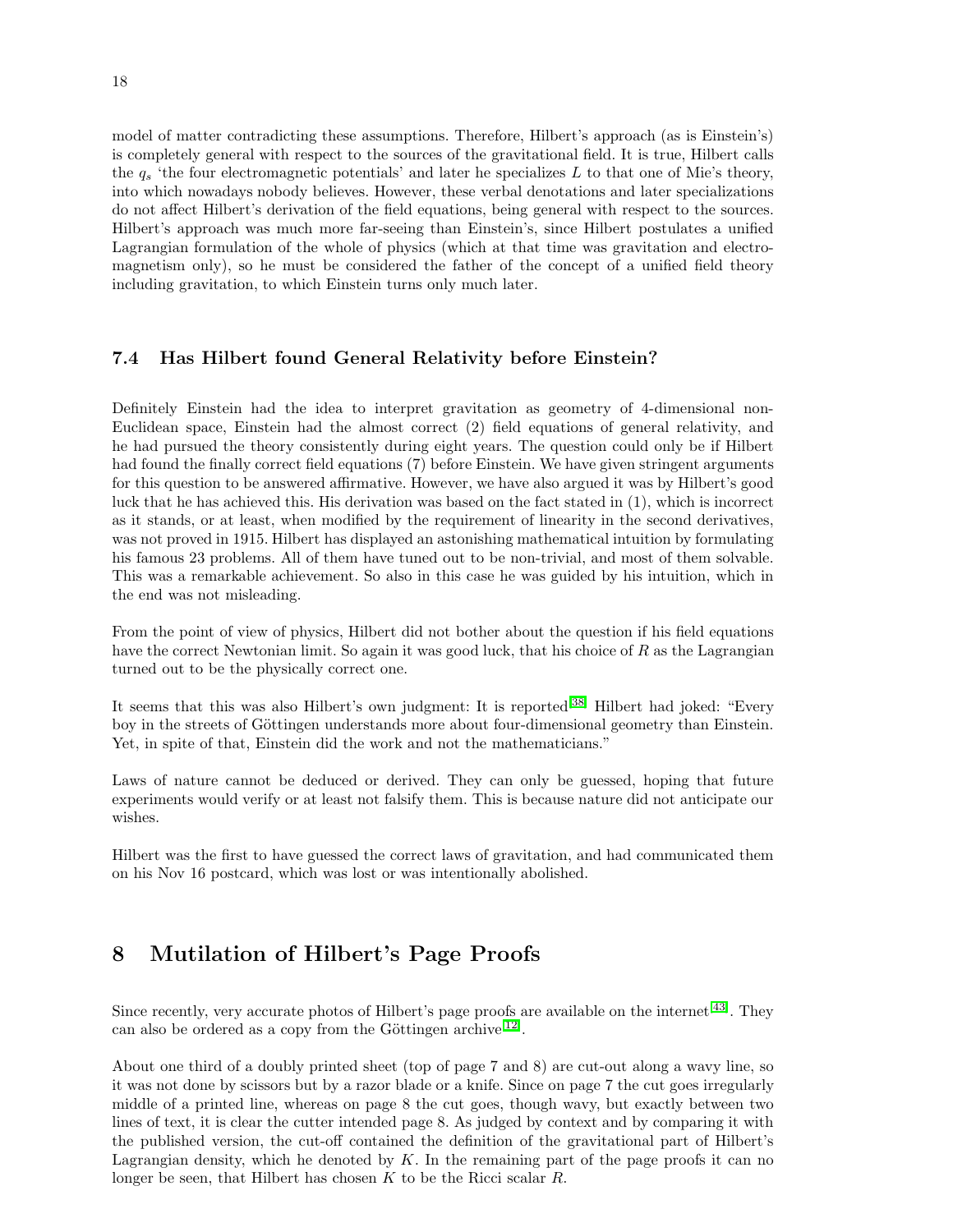The page proofs have been investigated thoroughly by the Göttingen historian Daniela Wuensch, who has published the results in her book<sup>[\[21\]](#page-26-4)</sup> "Zwei wirkliche Kerle" In the following we give a reformulation of her proof of circumstantial evidence that Hilbert's page proofs have been mutilated in recent years. The logic of the proof is as follows: Several curious facts can be seen today on the page proofs which cannot be explained in a rightful way, but which find a plausible explanation by the motivation of a historian intending to withdraw Hilbert's priority and the ensuing need to cover-up.

#### 8.1 Reasons why the cut-off was done between 1994-1998

1) The cut-off was mentioned for the first time in T. Sauer[\[26\]](#page-26-9), an article which has appeared in 1999.

2) In 1998 the page proofs have been filmed by the Göttingen archive, and on the film the cut-off is already visible. Thus the cut-off was done before 1998.

3) The main statement in the *Science* 1997 article<sup>[\[5\]](#page-25-2)</sup> was that in Hilbert's page proofs the explicit field equations cannot be found. It is improbable the editors and referees of Science had not required a copy of the page proofs, and they had remarked the cut-off and had insisted on mentioning it. However, it is possible that personal relationships had exceptionally made a short-cut of the usual refereeing procedures. An investigation at Science should be initiated. Perhaps a referee or the editorial board is still in possession of an intact copy of the page proofs.

4) In this article a very minute comparison is made between the page proofs $[2]$ , the published version<sup>[\[6\]](#page-25-3)</sup> and the republished version<sup>[\[15\]](#page-25-12)</sup> of 1924. In particular on p. 1272 middle column line 5, the authors of the article<sup>[\[5\]](#page-25-2)</sup> write:

"In the proofs of his first communication, Hilbert's world function includes a gravitational term  $\sqrt{g}K \dots$ ".

However, they could not see that, because on the incomplete page proofs it cannot be found, and as judged by the published version, it was stated on the cut-off.

5) The authors would have mentioned the cut off. For historians it would be an opportunity to speculate and to publish about such a peculiarity in a historical document. On the contrary they let the priority of its discovery to others.

6) Not mentioning the cut-off in an article, stating the whole historical document does not contain the field equations, would be equivalent to a grossly unethical scientific behavior which would not be committed without a strong motivation.

Thus CRS have been in possession of an intact copy of the page proofs. Since they have discovered the page proofs shortly after 1994, the cut-off was not yet done before 1994.

#### 8.2 Reasons why Hilbert did not do the cut-off himself

Besides the evidence just given, it is preposterous to assume Hilbert himself could have done it. Out of over 62 publications, just this once he has kept the page proofs, in all other cases the reprints of the published versions only. He had namely omitted something in the final publication because it seemed insecure to him and he intended to improve it later.

Fetching razor blade and glue, making the cut-off and inserting it somewhere else would cost more time than copying some simple formulae.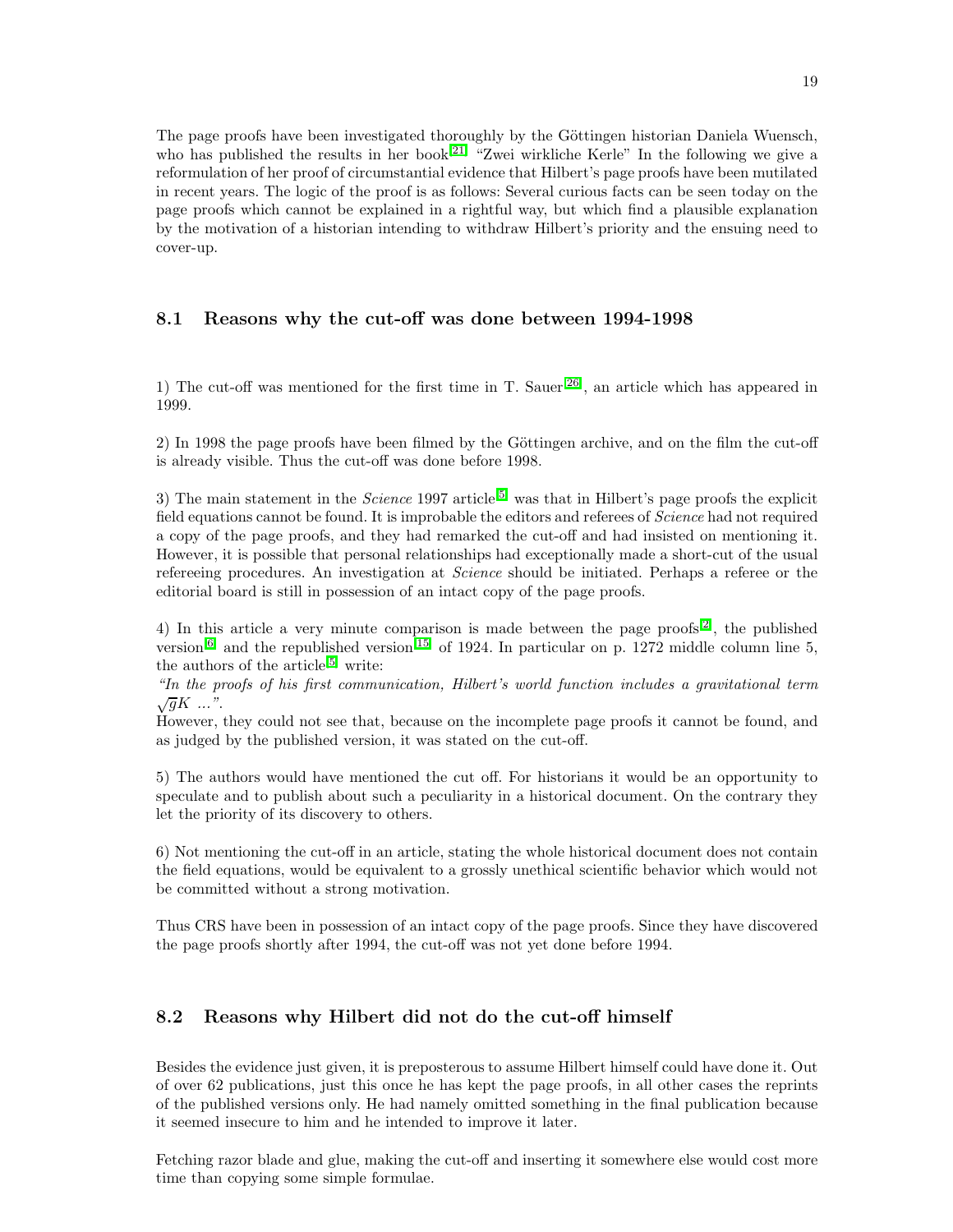In 1918 Hilbert sends the page proofs<sup>[\[2\]](#page-24-1)</sup> to Felix Klein, who was interested to see exactly what Hilbert has omitted in the published version<sup>[\[6\]](#page-25-3)</sup>. In the accompanying letter<sup>[\[44\]](#page-27-8)</sup>, dated Mar 7, 1918, Hilbert asks Klein expressively to be careful with the page proofs and to send them back, because he had no other records. But the forger has overlooked that on the backside of the doubly printed cut-off was exactly what Hilbert wanted to show Klein.

## 8.3 Ripping apart of a sheet and hand-foldings

Besides the cut-off, Hilbert's page proofs have suffered additional disfigurements. Sheet one of the page proofs have been torn into two pieces. There is no reasonable explanation for this fact, when everything had gone the right way. However there is a plausible explanation for a forger by his motivation for cover-up.

Originally the page proofs consisted of three big 4-page sheets and of one final small sheet. The first big sheet (frontside-backside, i.e. doubly printed) contained pages 1-2 and beneath pages 7-8, so that after sewing, all pages come into the correct order. (On the small sheet was page 13, backside empty.) The big sheets have been machine-folded vertically in the middle by the printery. Up to now, the third sheet has, beside the machine folding, no additional (i.e. hand-) folding. Thus we can conclude the printery has sent (Dec 6, 1915) the page proofs in a big envelope (approx. 24 cm x 17 cm).

After the cut-out, as the first additional action, sheet one was ripped-apart along the middle vertical machine-folding (i.e. page 1-2 was separated from page 7-8, the latter with the cut-off).

Second, page 1-2, page 7-8 and sheet two have been folded by hand to the format 19 cm x 15 cm.

The temporal sequence of these manipulations is undoubted: First the cut-off (almost one third of the page 7-8), then ripping apart of sheet one (ripping off the remaining part of page 7-8 from page 1-2), then folding to the smaller format (19 cm x 15 cm). The cut-off was made by a razor blade (as can be seen by the wavy cutting curve), the separation was made by simple tearing off by hand along the machine-folding. The cut-off has two razor blade edges (one vertical, one horizontal), but no (vertical) tearing edge. Thus, first cut-off, then separation of sheet one.

Only then came the foldings, because page 1-2 and page 7-8 (being only 2/3 of a normal page) are folded differently, namely in their respective middles.

At Mar 7, 1918 Hilbert writes a letter to Felix Klein<sup>[\[44\]](#page-27-8)</sup> in the format 19 cm x 15 cm:

"Hereby, I send you the first proofs \* (3 sheets)  $[=$  the page proofs<sup>[\[2\]](#page-24-1)</sup> discussed here] of my first communication, (\* Please, kindly to return them to me, because I have no other records) in which I just have elaborated also what are now Runge's ideas, in particular Theorem 1, page 6, where I have proved the divergence property of energy. But later [i.e. In the published version[\[6\]](#page-25-3) I have suppressed the whole thing, because it did not seem mature to me. I would be very pleased if now a progress could be achieved."

Theorem 1 begins on bottom of page 6 and is proved on top of page 7, i.e. at that position of the page, which is now lacking. Hilbert does not send a reprint but the page proofs, because in the final publication he had omitted ("suppressed") something. Even more absurd it would be to assume Hilbert has made the cut-off before sending the letter to Klein, so exactly that would be missing he intended to show Klein. At least he would have mentioned the cut-off with regret, while mentioning the 3 sheets, he is sending.

According to the temporal sequence established above, Hilbert did not fold the page proofs to the format of the letter (19 cm x 15 cm). Hilbert has sent the page proofs unfolded in a big envelope (24 cm x 17 cm, perhaps in the same he had received from the printery). The accompanying letter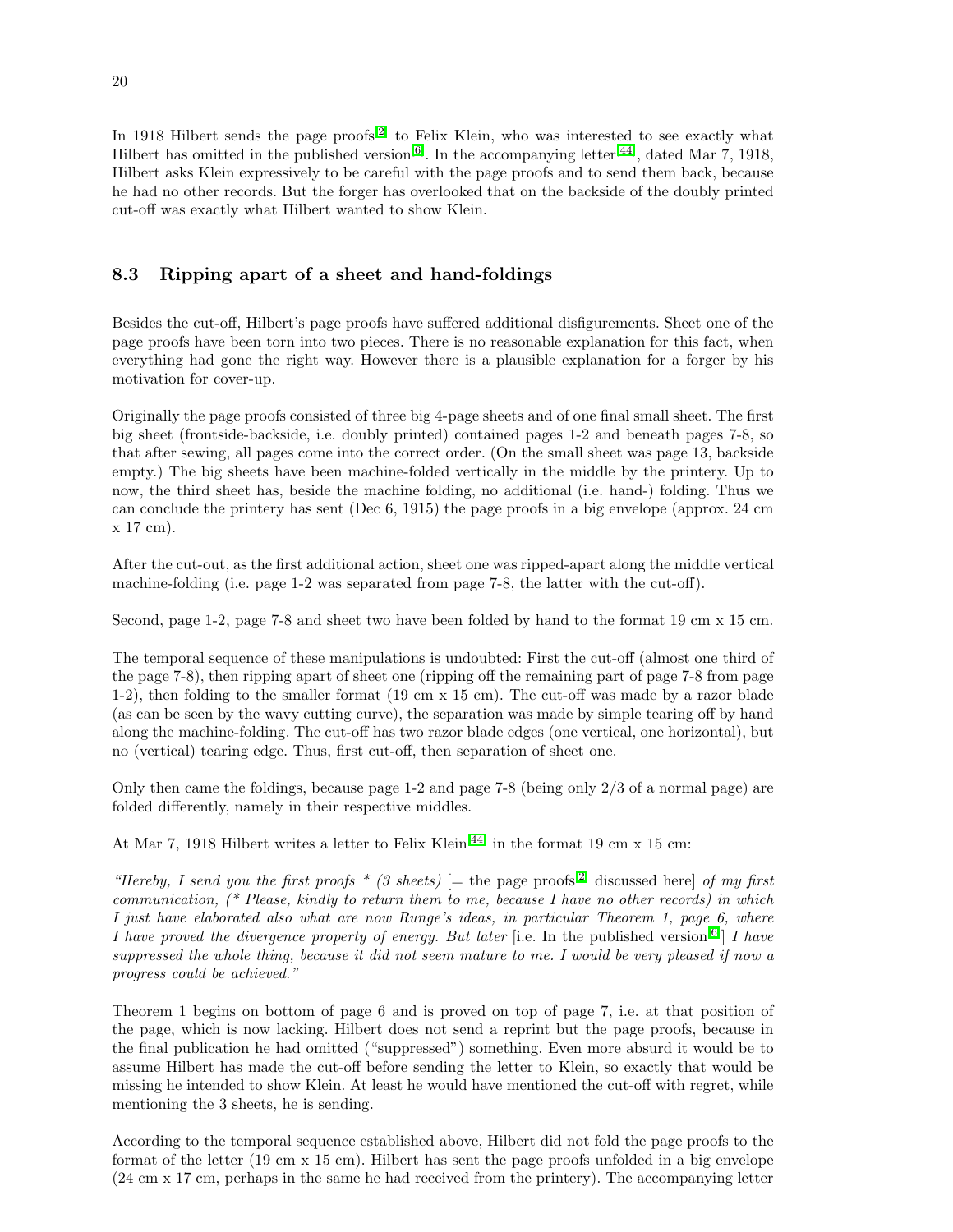in the smaller format (19 cm x 15 cm) he had simply enclosed.

Is it possible Hilbert had sent the page proofs to someone else (after Klein) and in order to save postage, he had folded the page proofs? To everyone else, Hilbert would have sent a reprint of the final published version, except the addressee, as Klein, is exactly interested what Hilbert had suppressed in the final version, namely what is written on the cut-off page 7. So the same arguments as for Klein are valid also.

Now, we already have three mysteries: Who (Hilbert, his wife Käthe, a maid, an assistant) has performed (and why ?) the cut-off, has ripped apart sheet one, and has folded the pieces to the format 19 cm x 15 cm? The cut-off, the separation of sheet one and the hand-foldings are a fact, which cannot find a reasonable explanation when everything has gone the right way. However, there is a plausible explanation for a forger.

The forger, after having done the cut-off has pondered how he could further manipulate the page proofs in order to prove the cut-off were done in historical times, namely before Mar 7, 1918 (Hilbert's letter to  $\text{Klein}^{[44]}$  $\text{Klein}^{[44]}$  $\text{Klein}^{[44]}$ ). The forger must have been in possession of relevant historical details. He must have known Hilbert has sent a letter to Klein in the format 19 cm x 15 cm, and he must have known the contents of that letter.

Obviously, the forger did not pay attention to the argument above (about what Hilbert wanted to show Klein). But he has taken care of for a proof of the temporal sequence: cutting-off, rippingapart, folding. It has seemed plausible to the forger, Hilbert has folded the page proofs to the smaller format of the accompanying letter, perhaps to save postage. Thus, seemingly, the forger could prove the cut-off was done before Mar 7, 1918, because the foldings presuppose the cut-off.

Notice, the forger had to rip-apart sheet one, because only now, he could fold the mutilated page 7-8 (with the cut-off) in the middle of the remaining 2/3 of the page, whereby he could make sure, the foldings have taken place before the sending of the letter (Mar 7, 1918).

#### 8.4 The Roman numerals

There is a further mystery: On the page proofs there are 3 Roman numerals, not in the handwritings of Hilbert nor of his wive Käthe. Furthermore, Hilbert practically never used Roman numerals. If he had to renumber, he used Arabic numerals in a different color, Roman numerals for numerating volumes, chapters or theorems only.

In the accompanying letter to Klein, Hilbert has written<sup>[\[44\]](#page-27-8)</sup>: "Hereby, I send you the first proofs" \* (3 sheets) of my first communication, (\* Please, kindly to return them to me, because I have no other records.)"

Knowing this passage, the forger had the problem what Hilbert could have meant with "3 sheets". Even to him, it seemed incredible, Hilbert would have denoted page 1-2, the large sheet two (i.e. a double page with pages 6-3 and 4-5) and the mutilated page 7-8, though all three have a different size, collectively as "sheets".

Therefore, the forger added Roman numerals. The Roman number III is on page 7 directly beneath the cut-off. (The printed number 7 had disappeared because of the cut-off.) Thus, seemingly, he could prove the Roman numbers have been written after the cut-off, or in other words the cut-off was done before posting the letter (Mar 7, 1918).

The forger, though very cunning without any doubt, here again has betrayed himself: Even while assuming (already excluded above) Hilbert had sent Klein the above mentioned variously sized "3 sheets" (i.e. pages 1 to 8), it is still completely incomprehensible Hilbert would have added these Roman numerals. The consignment already had the original printed pagination, except as usual the title page 1 and the mutilated page 7-8. Hilbert simply had written a 7 and 8 beneath the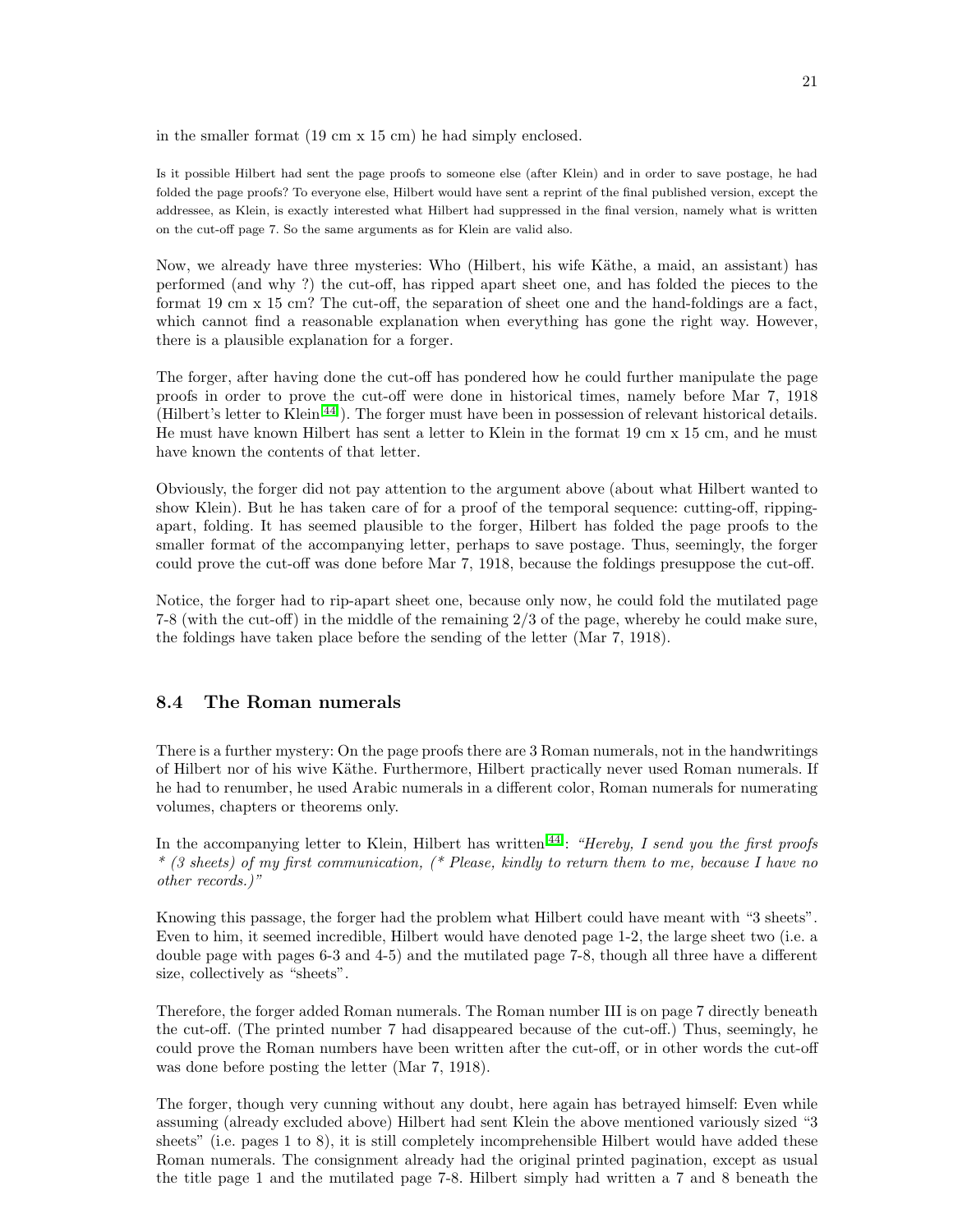cut-off. The Roman numerals make sense only because the forger was uncomfortable selling such different formats as the "3 sheets" mentioned by Hilbert.

The Roman numerals are a fact which does not have a reasonable explanation when everything has gone the right way. However, they find a reasonable explanation by the motivation of a forger.

#### 8.5 Crossing out pages 7 and 8 with a pencil

Now we arrive at a further mystery: The remaining 2/3 of the page 7-8 (i.e. later than the cut-off) have been crossed through from top left to bottom right with a pencil, again erased later on, but still slightly visible<sup>[\[45\]](#page-27-9)</sup>.

These pencil vestiges are a fact, which do not have a reasonable explanation if everything has gone the right way. Plausible explanation for a forger: Soon after the cut-off (i.e. before the foldings) the forger had crossed out the remaining page 7-8, suggesting Hilbert is considering the page incorrect, making it plausible he had cut off something to save a bit of time. Later the forger had a better idea of the foldings (because they would date the cut-off before Mar 7, 1918). Now the cross out is obsolete, since Hilbert would not cross out what he sends Klein. Also the forger might have realized Hilbert would have crossed out the whole pages 7-8 to mark them as obsolete, and eventually later on he had cut-off something from these wrong pages in order to save time. After the cut-off the pages were sufficiently marked as irrelevant and there were no need of an additional crossing-out.

#### 8.6 Wrong Archive-pagination

One more mystery: Old handwritings or valuable printed documents (such as Hilbert's page proofs) coming new into the Göttingen archive, are paginated by an archivist in the middle of the right edge using a pencil. In the following we will call it 'Archive-pagination' or 'A-pagination' for short. As a rule, this A-pagination is done with great care. Already originally (i.e. print) paginated documents (such as Hilbert's page proofs, pages 1-13), as a rule, are not paginated again.

It is a mystery Hilbert's page proofs have been paginated at all, and in a completely wrong order, especially astonishing since an original printed pagination was present. The A-pagination on the mutilated page was done at the right edge exactly in the middle of the remaining 2/3 of the page, making it clear - apparently - the A-pagination was done after the cut-off.

In 1997 Corry phones the archive, reporting the completely wrong A-pagination (wrong order). The archive rubs out the old (wrong) A-pagination and replaces it by a correct A-pagination. With a magnifying glass the old A-pagination can still be recognized.

The mystery of the wrong A-pagination finds a plausible explanation by supposing the page proofs have not been paginated while they arrived into the archive, since they had already the original printed pagination. After the forger had done the cut-off, had ripped-apart the second sheet, he added an A-pagination. This should prove the page proofs already had the cut-off while they arrived into the archive. The intentional wrong A-pagination makes sense, because a new A-pagination must be done, so the handwriting of the forger disappears.

#### 8.7 Forgery of a date and a dog-ear in Hilbert's private notes

As we have seen in subsection (6.2) the sheet with archive page number 32 in Hilbert's folder " $\ddot{U}$ ber Elektrodynamik" are his notes while he has found the correct coefficients  $\alpha = 1$ ,  $\beta = -1/2$  and  $\lambda = 0$  in the explicit field equations. As can be seen on a facsimile in Wuensch<sup>[\[21\]](#page-26-4)</sup> p. 60, this sheet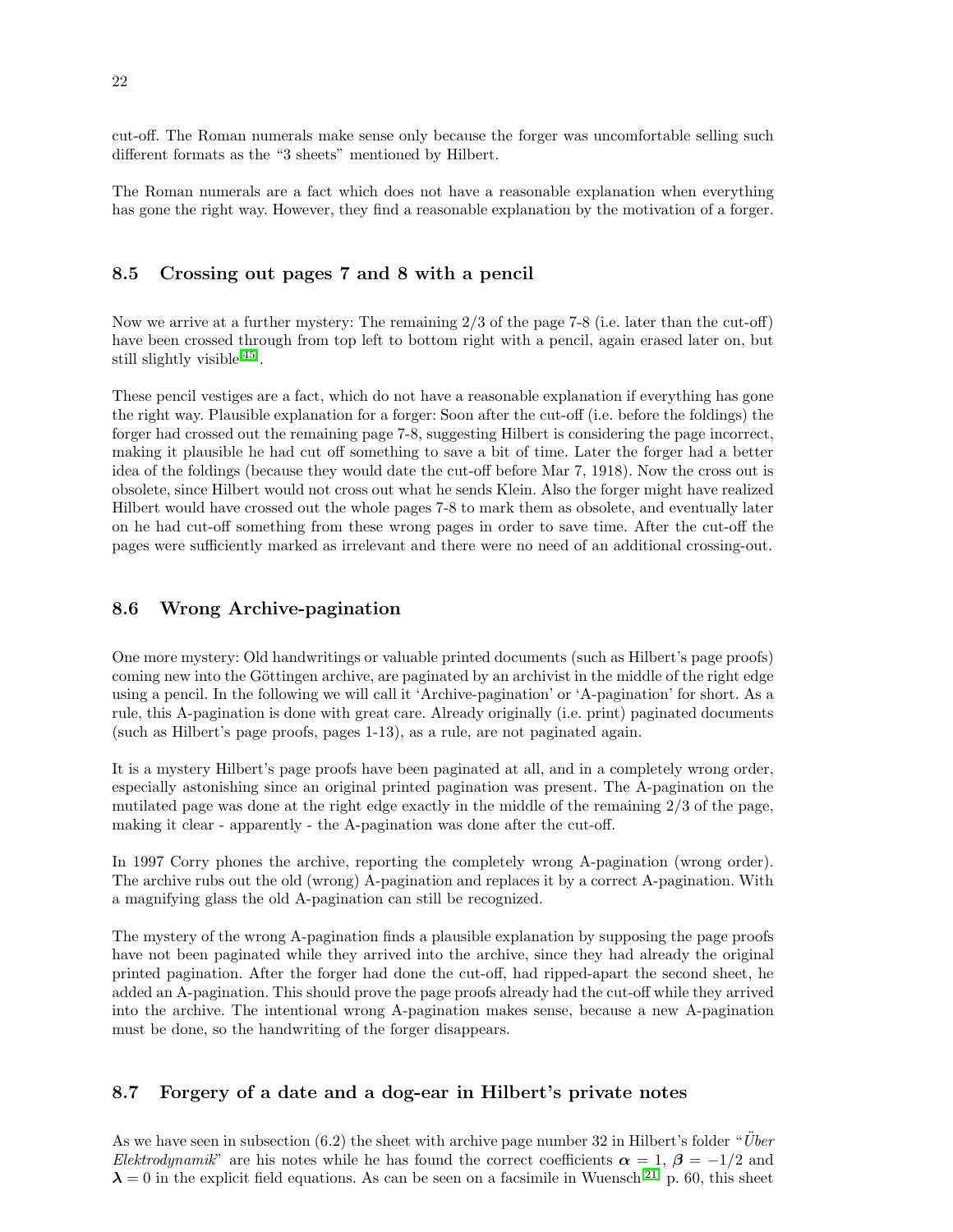32 on top left bears the date 9/10.IX.15. It is certainly a good habit to add a date in all our own private notices. But had Hilbert had that habit? At no other sheet of his folder we can find such a date. Only with poor graphological capabilities one would suspect that the date has not the same handwriting as the remainder of the page, especially since both should be written in the same minute, with the same quill and with the same ink, and especially comparing it with the facsimile (Wuensch, p. 22) of a date on Hilbert's letter to Klein. A possible motivation for a forger would be to prove Hilbert has found or verified the explicit field equations only after he has seen them in Einstein's publications.

But the curiosities continue. I have ordered a copy of Hilbert's folder from the Göttingen archive<sup>[\[12\]](#page-25-9)</sup> and I was struck the date is now absent. From Göttingen I got the answer a turned-down-corner (dog ear) at the top left of Hilbert's page 32 sheet has prevented the date to become visible on the microfilm from which all requested copies are now made. Coincidence or an attempt by anyone who is interested to reduce the number of too obvious and thus counterproductive forgeries?

## 8.8 How is it possible to manipulate documents in the Göttingen archive?

For the question how it is possible to smuggle documents out of the Göttingen archive and to manipulate them alone, I refer to Wuensch's book<sup>[\[21\]](#page-26-4)</sup>. For instance it is possible to put them between one's own sheets, because while leaving the archive for a rest, personal working material is not checked.

#### 8.9 What was on the cut-off in Hilbert's page proofs

There is agreement among historians the cut-off contained equation

$$
H = K + L \tag{41}
$$

where  $H$  is the total Lagrangian density, and  $K$  was defined on the cut-off e.g. as 'the invariant stemming from Riemann's tensor', i.e.  $K \equiv R = \text{Ricci-scalar.}$ 

Some historians believe the cut-off also contained the explicit field equations (5c). Though we cannot exclude this possibility definitely, there are several arguments (see also T. Sauer $\left|^{47}\right|$ ) that this is improbable:

The cut-off is rather short, for all the definitions and explanations. Furthermore, the subject just before the cut-off is different, thus some transitional phrasing would be required. To give the explicit field equations does not fit to the position of the cut-off but rather after Eq. (26) of the page proofs, a position where they appeared in the printed version.

In the whole article (page proofs, published version and republished version) Hilbert was mainly interested in general theorems and in the energy concept. Hilbert did not include explicit formulae for the electromagnetic field equations either.

The most decisive argument, however, is the following: the editors of Science would not have passed the 1997-article without seeing a copy of the page proofs. They had observed the cut-off, since the main statement of the paper is, that nowhere in the whole page proofs the explicit field equations can be found. Thus, we can conclude that at the discovery of the page proofs in the Göttingen archive short after 1994, the cut-off was not yet there. Seeing the complete page-proofs, the editors had recognized the explicit field equations, even if formulated in a version like (5c), different from a modern one. Thus we can conclude the cut-off did not contain the explicit field equations.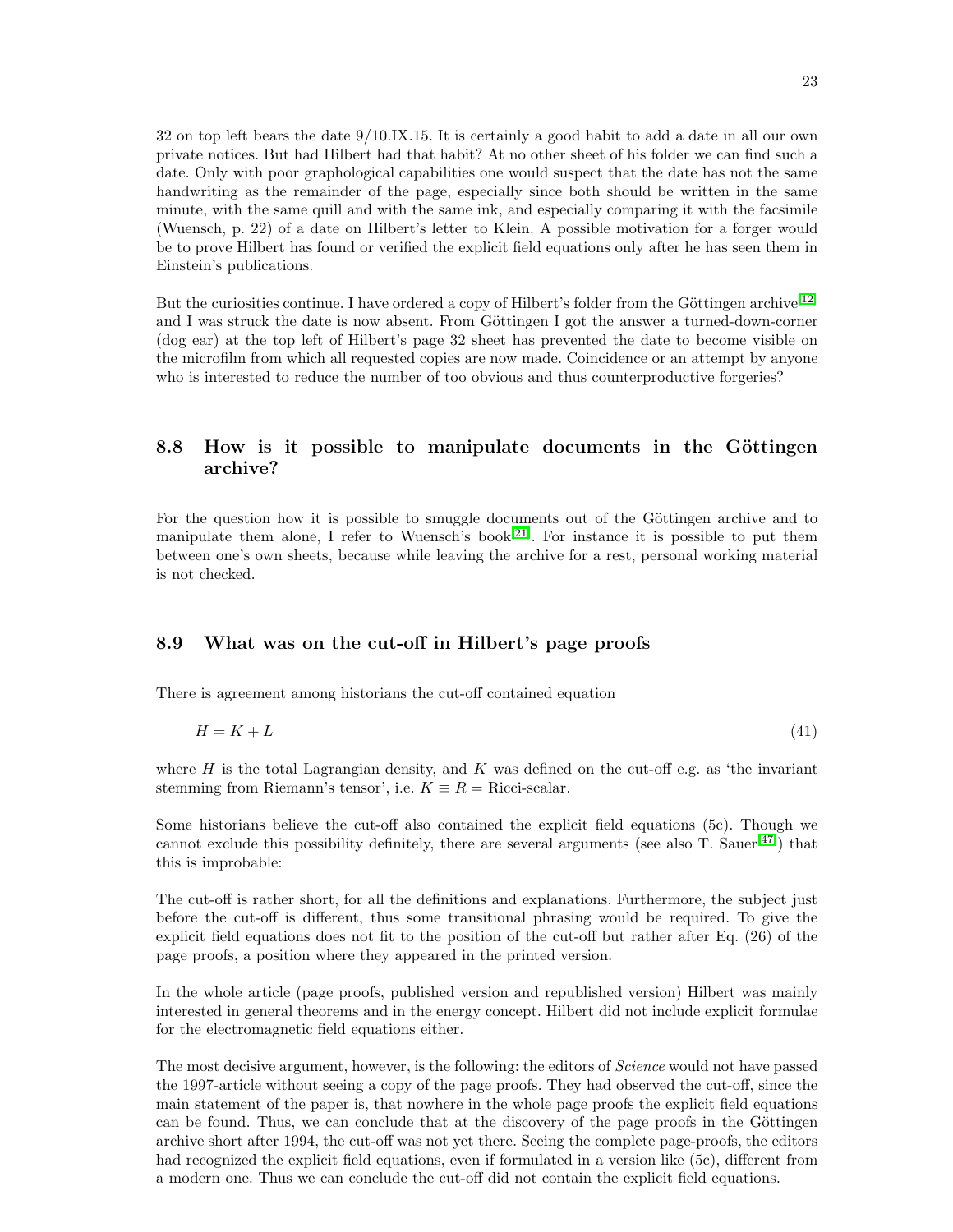### 8.10 What was the motivation of the forger?

Some historians believe the cut-off on Hilbert's page proofs contained the explicit field equations. Then the motivation would be to withdraw Hilbert's priority to have found the explicit field equations before Einstein, and to be able to publish this new historical perspective.

In the above subsection we have collected arguments the cut-off did not contain the explicit field equations. So what could then be the motivation for a forger to perpetrate the cut-off?

One strange uttered hypothesis<sup>[\[46\]](#page-27-11)</sup> is that self appointed advocates of Hilbert had done the cut-off in order at least to have a chance to speculate Hilbert has found the field equations before Einstein.

But there is a more serious and very plausible motivation: For a historian of science, it is a great triumph to be able to reverse the established opinion about the priority of a milestone in scientific progress, as was the final formulation of general relativity. After having detected the page proofs did not contain the explicit field equations, this success of that historian was jeopardized by the argument Hilbert was nevertheless the first to have given the Ricci-scalar as the correct Lagrangian density for the gravitational field, and the evaluation of the corresponding explicit field equations was merely a straightforward technical exercise.

The human psychology reacts more to a fast change of possession than to its actual level. Thus in a fit of ill-considered activity the historian, or someone else enjoyed by that initial success, made the cut-off by removing with a razor blade Hilbert's definition of K as the Ricci-scalar. Thus he hoped to argue that Hilbert has made his choice for K only while preparing for his printed version and he has added the definition of K as the Ricci-scalar only then, together with the corresponding explicit field equations. And that Hilbert had made the cut-off himself in order to paste some formulae somewhere else in order to save time.

At no other place on the remaining page proofs it can be decided if Hilbert had really taken the Ricci scalar, or if he had left his Lagrangian density unspecified. The only remaining hint is Hilbert's choice of the letter  $K$ , which is similar to k which was used by Gauss for curvature, see (11). Even that is now questioned by T. Sauer<sup>[\[47\]](#page-27-10)</sup>, footnote 7, arguing Hilbert has taken K for alphabetical reasons. Except that hint, thus far, nobody doubts Hilbert had indeed defined on the cut-off his Lagrangian density  $K$  as 'the invariant stemming from Riemann's tensor', i.e the Ricci scalar, as can be seen by the printed version. However, we are not in need to argue the forger was very anticipating.

## 8.11 Summary: a chronology of the forgery

After discovery of Hilberts intact page proofs in a Göttingen archive after 1994, it was observed they did not contain the correct explicit field equations of General Relativity. A publication of this spectacular historical fact, reversing the priority dispute in favor of Einstein, was begun.

Shortly, by internal discussions, it was argued Hilbert still deserves the priority of having found the correct Lagrangian density, and the evaluation of the explicit field equations could be considered a technical computational exercise only.

Therefore, a forger, who must have detailed insight in the relevant physics and mathematics, made the shortest possible cut-off, so that to day it is no longer possible to prove with the remaining part of the page proofs Hilbert had taken the Ricci scalar as the Lagrangian density. One could now argue Hilbert had inserted not only the correct field equations but also the correct Lagrangian density only after Dec 6, 1915.

The forger, possibly plagued by remorse and anxiety, thought about further actions with the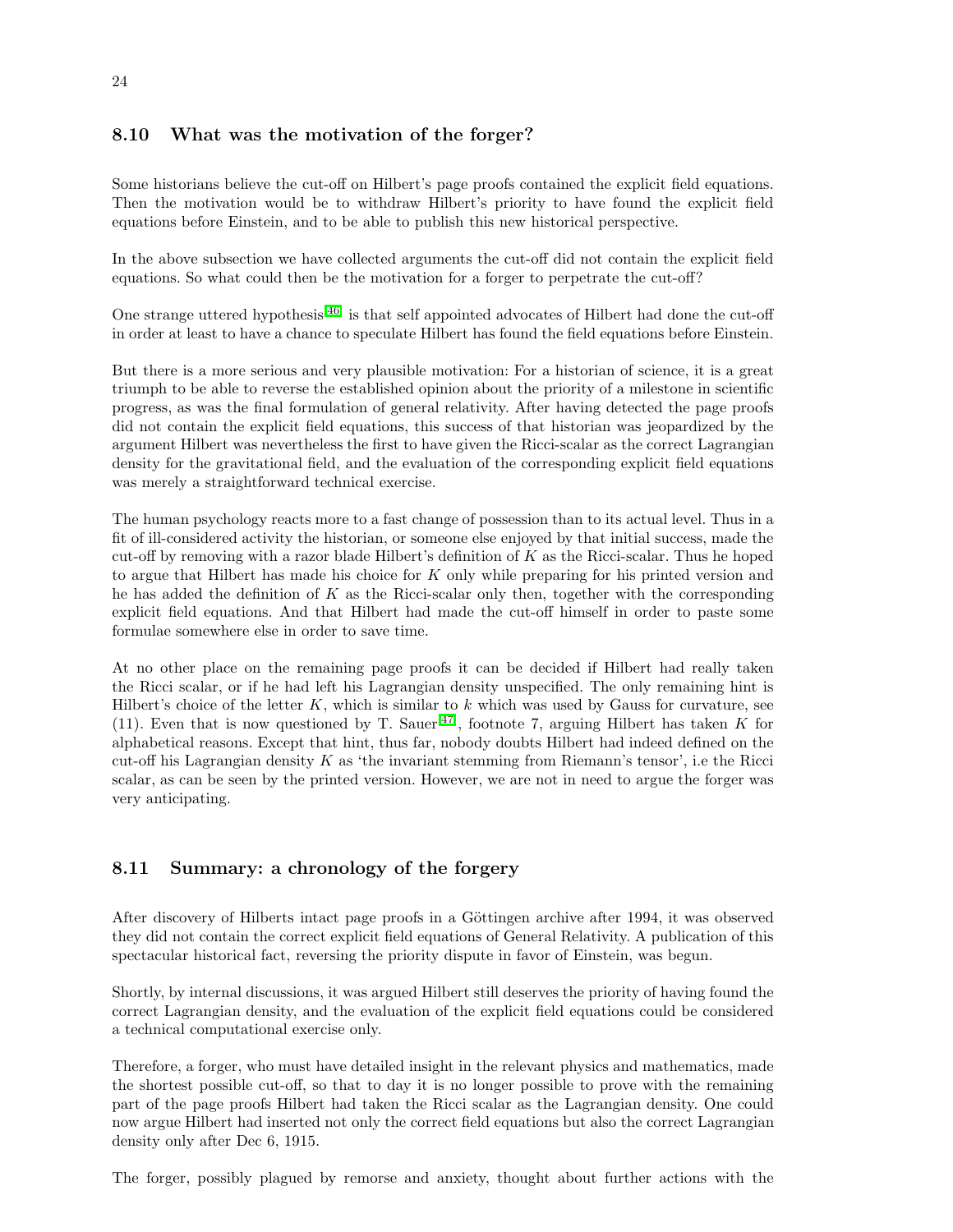intention to prove the cut-off was done in Hilbert's time. First with a pencil, he crossed out the remaining two-thirds of pages 7 and 8, what he rubbed out later. These traces are a fact on the page proofs, which do not have a reasonable explanation if everything had gone the right way. However, they find a plausible explanation by the motivation of a forger. One should assume Hilbert had made the crossings indicating the contents of the pages are obsolete. So it becomes more probable Hilbert has made the cut-off himself to save time. Later, the forger recognized Hilbert would have done the crossing before the cut-off. After the cut-off the sheet was already sufficiently marked as unimportant. Therefore, the forger erased them again, removing this nonsensical action.

Only now the forger was thinking more seriously about decisive manipulations in order to prove Hilbert has done the cut-off himself. The forger must be in possession of relevant historical data, and in particular about the format and contents of Hilbert's letter to Klein<sup>[\[44\]](#page-27-8)</sup>. He asked himself: "How could I prove Hilbert has made the cut-off before sending the page proofs to Klein?". His answer: "I could fold the page proofs to the format of the accompanying letter to Klein, and if I fold the mutilated page in the remaining middle, I can prove the cut-off was done before sending the letter, i.e. before 1918." But the forger had a problem, because pages 1-2 (frontside-backside) are still connected with the mutilated pages 7-8 on the same large sheet. Therefore he separated page 1-2 from pages 7-8. Only then he was able to make the differing hand-foldings in their respective middle. In the vertical direction he made foldings to the format of the accompanying letter to Klein. But now he had a further problem, because in the accompanying letter Hilbert writes that he will send 3 sheets. The forger had three very different sheets: half a sheet (pages 1-2), an intact sheet (pages 3-4 and 5-6) and a mutilated sheet (pages 7-8). It seemed strange Hilbert had called them collectively as '3 sheets'. Therefore the forger added three Roman numerals to make that more plausible.

The forger observed Hilbert's page proofs had no archive pagination. This gave him the opportunity to add one with the pagination in the middle of the mutilated page. Thus he could prove the cutoff was already there when the page proofs came into the archive, which is the time the archive pagination is usually done.

# 9 Acknowledgements

I thank Dr. D. Wuensch for the communication of several details not yet contained in her book<sup>[\[21\]](#page-26-4)</sup>, and also Dr. K.P. Sommer and Prof. F. Winterberg for clarifying answers to several questions, and Prof. H. Dehnen for a discussion about the range of empirical validity of Eq. (2).

## References

- <span id="page-24-0"></span>[1] Albert Einstein: Zur allgemeinen Relativitätstheorie. Submitted Nov 4, 1915. Published Nov 11, 1915 in: Königlich Preußische Akademie der Wissenschaften (Berlin), Sitzungsberichte  $(1915)$ , p. 778-186; and Albert Einstein: Zur allgemeinen Relativitätstheorie (Nachtrag). Submitted Nov 11, 1915. Published Nov 18, 1915, ibid, p. 799-801. Reproduced in  $^{[48]}$  $^{[48]}$  $^{[48]}$  Doc 21 and 22.
- <span id="page-24-1"></span>[2] David Hilbert, Erste Korrektur der ersten Mitteilungen "Die Grundlagen der Physik". Submitted Nov 20, 1915. Contained in the folder 634 "Uber Gravitation", deposited in Handschriftenabteilung of the library of the university at Göttingen, Germany. In the present paper refered to as 'Hilbert's page proofs'. Photos can be seen on the internet<sup>[\[43\]](#page-27-7)</sup> and copies can be ordered from the Göttingen archive<sup>[\[12\]](#page-25-9)</sup> by asking for Cod.Ms.David Hilbert 634. Hilbert received the page proofs Dec 6, 1915 from the printery. Published as [\[6\]](#page-25-3).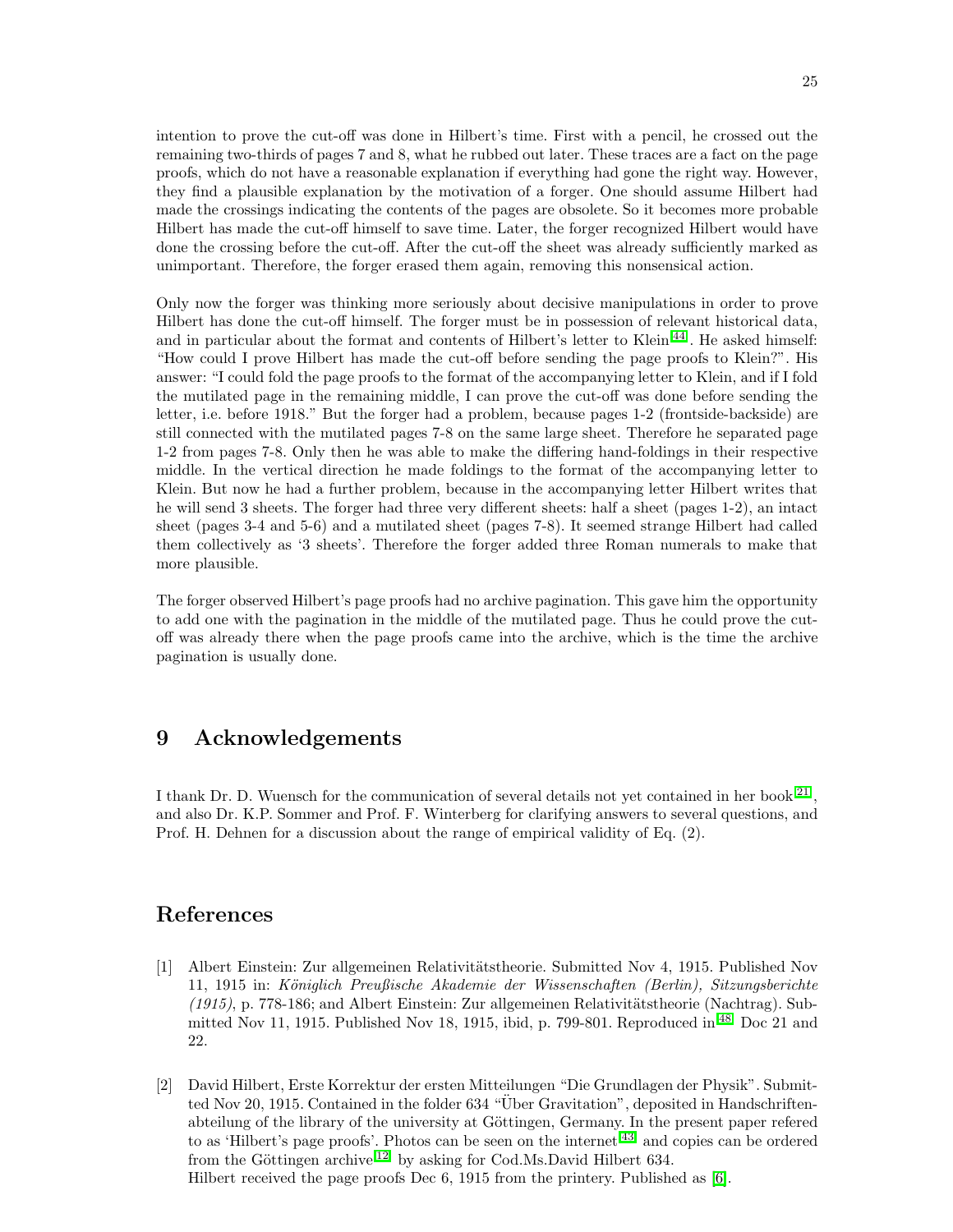- <span id="page-25-0"></span>[3] Albert Einstein: Die Feldgleichungen der Gravitation. Submitted Nov 25, 1915. Published Dec 2, 1915 in Königlich Preußische Akademie der Wissenschaften (Berlin), Sitzungsberichte (1915), p. 844-847. Reproduced in [\[48\]](#page-27-12), Doc 25.
- <span id="page-25-1"></span>[4] The Collected Papers of Albert Einstein, Vol 8A (Correspondence 1914-1917), Robert Schulmann et al (Eds.), Princeton University Press, 1998.
- <span id="page-25-2"></span>[5] L.Corry, J.Renn, J.Stachel, Belated Decison in the Hilbert-Einstein Priority Dispute, Science 1997, 278; online:[\[49\]](#page-27-13).
- <span id="page-25-3"></span>[6] David Hilbert, Die Grundlagen der Physik (Erste Mitteilung). Submitted Nov 20, 1915. Published in: Nachrichten von der Königlichen Gesellschaft der Wissenschaften zu Göttingen, Mathematisch-physikalische Klasse, (1915), p. 395-407. Appeared only Mar 31, 1916. In the present paper referred to as 'Published version of Hilbert's page proofs'. online:[\[49\]](#page-27-13).
- <span id="page-25-4"></span>[7] F. Winterberg, On "Belated Decision in the Hilbert-Einstein Priority Dispute", published by L. Corry, J. Renn, and J. Stachel, Zeitschrift für Naturforschung A 2004, 59, 715. online:[\[49\]](#page-27-13).
- <span id="page-25-5"></span>[8] K.P. Sommer, Prioritätstreit zwischen Hilbert und Einstein. Wer entdeckte die Allgemeine Relativitätstheorie?, Physik in Unserer Zeit 2005, 5, 230. online:[\[49\]](#page-27-13).
- <span id="page-25-6"></span>[9] L.Corry, J.Renn, J.Stachel, Response to F. Winterberg, On belated decision in the Hilbert-Einstein priority dispute,2004 <http://www.mpiwg-berlin.mpg.de/texts/Winterberg-Antwort.html> The orginal text was replaced in 2005 by a now shorter text because of legal pressure from Winterberg. Testimony of the mentioned opinion can be found in D.Wuensch<sup>[\[21\]](#page-26-4)</sup> p. 50, footnote 60. See also: http://home.comcast.net/~xtxinc/Response.htm
- <span id="page-25-7"></span>[10] CRS's revolutionary new historical discovery was also published in several daily newspapers,
- including THE WASHINGTON POST by giving interviews. See: Curt Suplee, Researchers Definitely Rule Einstein Did Not Plagiarize Relativity Theory, The Washington Post, Nov 14, 1997, page A24.
- <span id="page-25-8"></span>[11] Felix Klein, Hilbert's 13 years older colleague in Göttingen, had asked Vermeil in 1918, to explain him in detail Hilbert's method. Vermeil proposed a tricky procedure. It is described in detail by Wuensch<sup>[\[21\]](#page-26-4)</sup> p. 65. Vermeil expressively calls Hilbert's [our box Eq. (1)] an assumption. Thus Vermeil was aware, that it was not a proved fact, as Hilbert had insinuated.
- <span id="page-25-9"></span>[12] Copies can be ordered from the Göttingen Archive by e-mails to: hsd@mail.sub.unigoettingen.de. Hilbert's 'special case' is mentioned in his private folder 622 entitled Zur Elektrodynamik.
- <span id="page-25-10"></span>[13] C.N. Haskins: On the invariants of quadratic differential forms I and II, Transactions of the American Mathematical Society, Vol 3(1902), p71-91, and Vol 5 (1904), p.167-192. The same criticism as for Zorawski<sup>[\[14\]](#page-25-11)</sup> applies also for Haskins (see his p. 168). It is corrected by: K. Zorawski: Zur Invariantentheorie der Differentialformen zweiten Grades (Zweite Mitteilung), Leipziger Berichte Vol 60 (1908), p. 20-52, see his table p. 32.
- <span id="page-25-11"></span>[14] Kasimir Žorawski: Über Biegungsinvarianten. Eine Anwendung der Lie'schen Gruppentheorie, Acta Mathematica Vol 16 (1892/93), p. 1-64. Without giving a reason and hiding this fact, Zorawski counts only invariants with the restriction  $G = B - 1$ , see his Eq. (11). He corrects this limitation in:

K. Zorawski: Zur Invariantentheorie der Differentialformen zweiten Grades, Leipziger Berichte (= Berichte ¨uber die Verhandlungen der k¨oniglich s¨achsischen Gesellschaft der Wissenschaften zu Leipzig, mathematisch-physikalische Klasse, Teubner-Verlag) Vol 59 (1907), p. 160-186, see his table p. 170.

- <span id="page-25-13"></span><span id="page-25-12"></span>[15] David Hilbert, Die Grundlagen der Physik, Mathematische Annalen 92 (1924)p.1-32
- [16] H. Vermeil, Nachrichten von der Königlichen Gesellschaft der Wissenschaften zu Göttingen, Mathematisch physikalische Klasse, 1917, p. 334-344.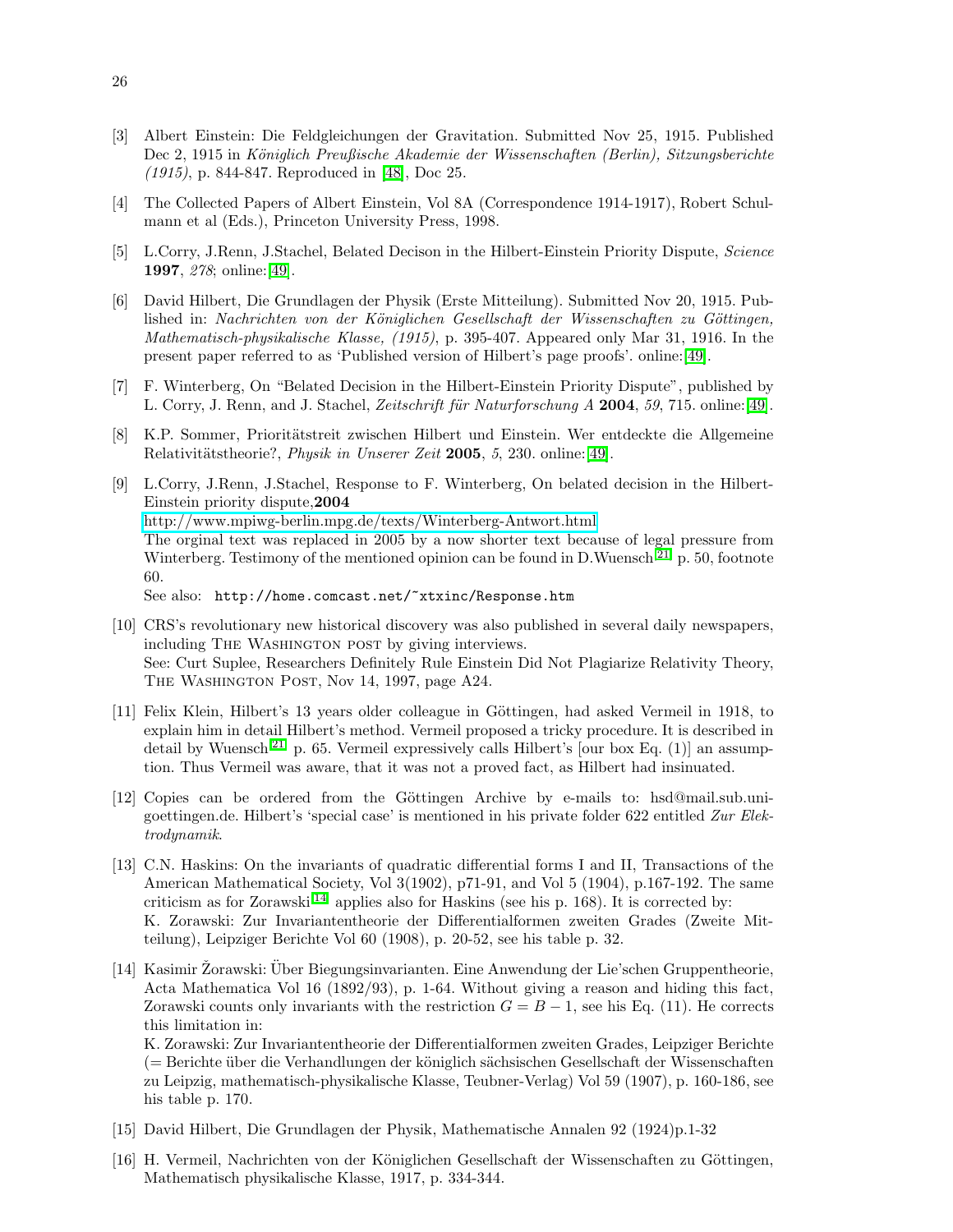- <span id="page-26-0"></span>[17] Hermann Weyl, Space, Time, Matter, Dover Publications. See Appendix II. First German publication 1918.
- <span id="page-26-1"></span>[18] E. Cartan, Sur les equations de la gravitation d'Einstein, Journal de math´ematiques pures et appliquées, IX.Ser.,1(1922),p.141-203.
- <span id="page-26-2"></span>[19] Some literature with information about the Einstein/Hilbert priority dispute: [\[50\]](#page-27-14) [\[51\]](#page-27-15) [\[48\]](#page-27-12) [\[49\]](#page-27-13) [\[21\]](#page-26-4) [\[4\]](#page-25-1) [\[8\]](#page-25-5) [\[52\]](#page-27-16) [\[53\]](#page-27-17) [\[24\]](#page-26-7) [\[27\]](#page-26-10).
- <span id="page-26-3"></span>[20] M. Grossmann, Entwurf einer verallgemeinerten Relativitätstheorie und einer Theorie der Gravitation: II. Mathematischer Teil (I. Physikalischer Teil von A. Einstein), B.G. Teubner Verlag, Leipzig und Berlin, 1913, p. 36. Reprinted in: The Collected Papers of Albert Einstein, Vol 4 (Writings Jan 1912 - Mar 1914), Martin J. Klen et al (Eds.), Princeton University Press, 1995, Doc 13. p. 337.
- <span id="page-26-4"></span>[21] Daniela Wuensch, "zwei wirkliche Kerle", Neues zur Entdeckung der Gravitationsgleichungen der Allgemeinen Relativitätstheorie durch Albert Einstein und David-Hilbert, Termessos Verlag, Göttingen, 2005 [\(http://s-edition.de/EinsteinHilbert.htm\)](http://s-edition.de/EinsteinHilbert.htm).
- <span id="page-26-6"></span><span id="page-26-5"></span>[22] Einstein's letter to Ehrenfest, Mai 24, 1916, CPAE [\[4\]](#page-25-1), Doc 220, p. 288.
- <span id="page-26-7"></span>[23] Einstein's letter to Weyl, Nov 23, 1916, CPAE<sup>[\[4\]](#page-25-1)</sup> Doc 278, p. 366.
- [24] A. Pais, Subtle is the Lord, The Science and the Life of Albert Einstein, Clarendon Press, Oxford, 1982.
- <span id="page-26-9"></span><span id="page-26-8"></span>[25] Felix Klein, Gesammelte Mathematische Abhandlungen, Vol.1, p. 559, Springer-Verlag, 1973.
- [26] Tilman Sauer: The Relativity of Discovery: Hilbert's First Note on the Foundations of Physics, Arch. Hist. Exact Sci. 53(1999)529-575.
- <span id="page-26-10"></span>[27] C.J. Bjerknes, Anticipations of Einstein in the General Theory of Relativity, Downers Gove Illinois, 2003.
- <span id="page-26-11"></span>[28] According to a bibliography by Schouten, an equation of the type of Bianchi-identities were first found 1880 by Voss. Ricci has found them independently, who sent them to Padova, who published them 1889 in Italian. Bianchi found them independently and published them in 1902: L. Bianchi, Sui simboli q quattro indice e sulla curvatura di Riemann, Rendiconti d. Lincei (V)  $11^{II}$ , 3-7.
- <span id="page-26-12"></span>[29] D.M.Y.Sommerville: Bibliography of Non-Euclidean Geometry, Chelsea Publishing Company, New York, 1970, reprint of 1911.
- <span id="page-26-13"></span>[30] J.A. Schouten, Die direkte Analysis zur neueren Relativitätstheorie, Johannes Müller, Amsterdam, 1918. See p.66 Eq. (168).
- <span id="page-26-14"></span>[31] Alfred Clebsch, Theorie der binären algebraischen Formen, Teubner, Leipzig, 1872. Paul Gordan, Georg Kerschensteiner, Vorlesungen über Invariantentheorie, Teubner, Leipzig, 1885
- <span id="page-26-15"></span>[32] K.F. Gauss: General investigations of curved surfaces, translated from the Latin A. Hiltebeitel and J. Morehead, Raven Press, 1965.
- <span id="page-26-17"></span><span id="page-26-16"></span>[33] Bernhard Riemann, Collected works, Dover Publications, 1953
- [34] E.B. Christoffel: Über die Transformation der homogenen Differentialausdrücke zweiten Grades, Crelle's Journal für die reine und angewandte Mathematik, Vol. 70 (1869), p.46-70.
- <span id="page-26-18"></span>[35] Riemann had submitted this work 1861 for a prize (which was never paid) to the Académie des Science in Paris, who have asked for the solution of a problem in heat conduction. See: R. Farwell, C. Knee, Historia Mathematica, 17 (1990), 223-255.